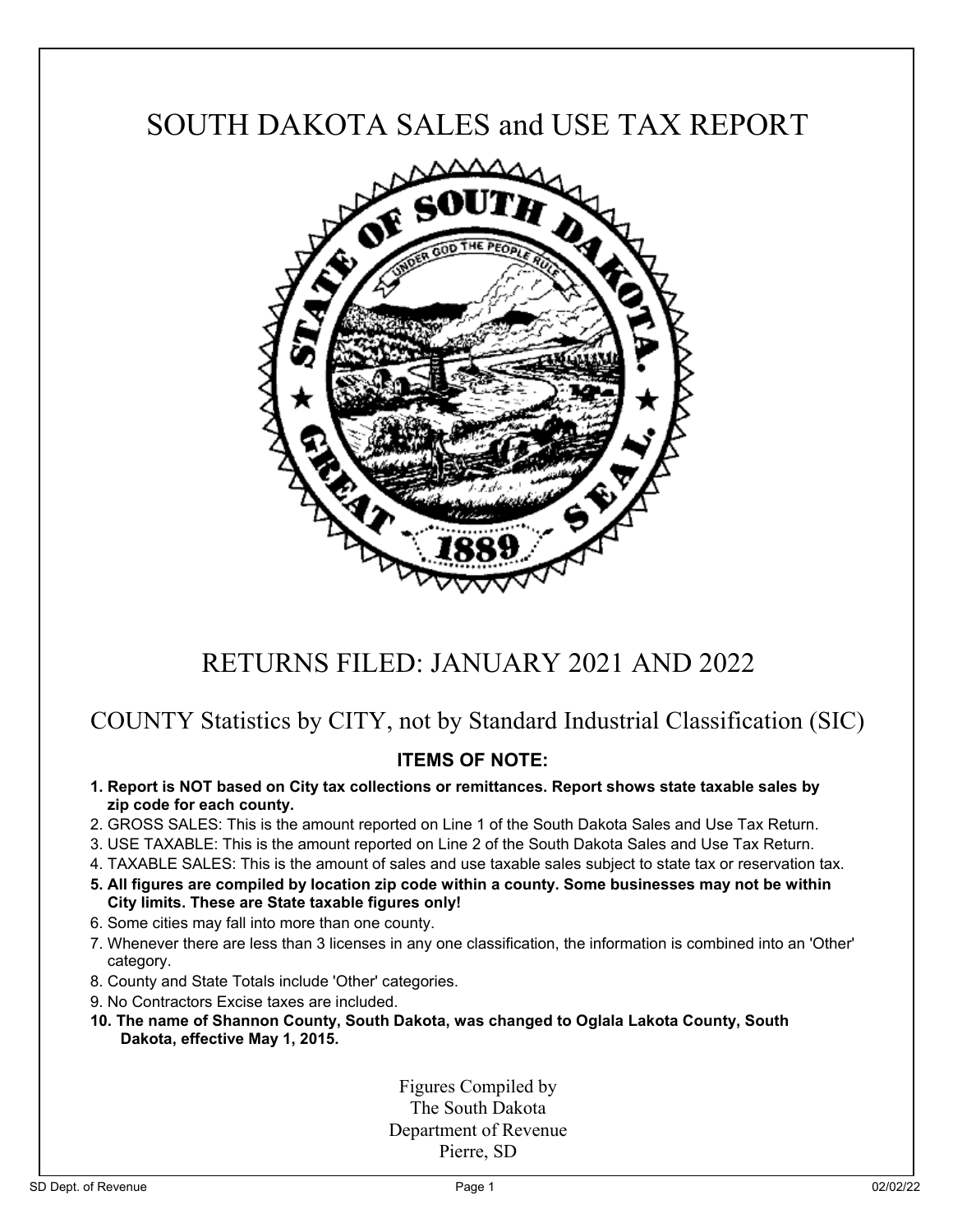|                          | 2021               | 2021          | *2021                | 2022               | 2022          | *2022                | $*$ % of      |
|--------------------------|--------------------|---------------|----------------------|--------------------|---------------|----------------------|---------------|
| Description              | <b>Gross Sales</b> | Use Taxable   | <b>Taxable Sales</b> | <b>Gross Sales</b> | Use Taxable   | <b>Taxable Sales</b> | Change        |
| County: <b>AURORA</b>    |                    |               |                      |                    |               |                      |               |
| Plankinton               | 2,878,440.67       | 21,818.63     | 1,204,878.16         | 4,077,225.08       | 20,273.13     | 2,083,323.05         | 72.9%         |
| Stickney                 | 10,293,940.23      | 7,995.11      | 562,980.72           | 11,989,648.47      | 3,130.71      | 649,219.70           | 15.3%         |
| White Lake               | 1,435,224.28       | 48,289.77     | 677,676.80           | 1,562,923.42       | 46,656.35     | 907,460.95           | 33.9%         |
| Other                    | N/A                | N/A           | N/A                  | N/A                | N/A           | N/A                  | N/A           |
| Ttl for AURORA           | 14,669,482.17      | 78,103.51     | 2,455,286.68         | 17,659,065.50      | 70,060.20     | 3,651,842.23         | 48.7%         |
| County: <b>BEADLE</b>    |                    |               |                      |                    |               |                      |               |
| Cavour                   | 1,782,878.93       | 1,464.65      | 173,691.67           | 5,354,653.68       | 2,014.87      | 79,952.66            | $-54.0%$      |
| <b>Hitchcock</b>         | 191,265.93         | 4,726.15      | 80,075.21            | 562,083.24         | 31,438.69     | 187,351.12           | 134.0%        |
| Huron                    | 140,006,965.45     | 1,475,820.75  | 31,342,391.03        | 157,258,770.46     | 2,619,458.04  | 37, 351, 275. 26     | 19.2%         |
| Virgil                   | 45,764.39          | 0.00          | 45,764.39            | 56,964.00          | 0.00          | 53,464.00            | 16.8%         |
| Wessington               | 763,148.99         | 4,476.42      | 356,253.28           | 1,130,108.53       | 4,509.95      | 409,664.52           | 15.0%         |
| Wolsey                   | 855,592.45         | 49,583.20     | 384,269.48           | 1,324,405.40       | 111,011.75    | 574,864.96           | 49.6%         |
| Yale                     | 3,193,035.93       | 29,554.37     | 97,273.64            | 661,630.92         | 4,434.86      | 197,728.30           | 103.3%        |
| Other                    | 1,044,075.04       | 9,567.96      | 160,534.01           | 356,860.58         | 4,797.25      | 359,534.22           | 124.0%        |
| Ttl for BEADLE           | 147,882,727.11     | 1,575,193.50  | 32,640,252.71        | 166,705,476.80     | 2,777,665.41  | 39,213,835.04        | 20.1%         |
| County: <b>BENNETT</b>   |                    |               |                      |                    |               |                      |               |
| Allen                    | 22,186.08          | 0.00          | 17,306.38            | 11,976.00          | 0.00          | 11,076.00            | $-36.0%$      |
| Martin                   | 5,233,438.93       | 156,733.33    | 3,510,365.32         | 5,009,693.71       | 61,583.96     | 3,315,911.44         | $-5.5%$       |
| Other                    | 72,028.07          | 0.00          | 68,785.74            | 207,269.49         | 0.00          | 179,363.36           | 160.8%        |
| Ttl for BENNETT          | 5,327,653.08       | 156,733.33    | 3,596,457.44         | 5.228.939.20       | 61,583.96     | 3,506,350.80         | $-2.5%$       |
| County: <b>BON HOMME</b> |                    |               |                      |                    |               |                      |               |
| Avon                     | 1,453,027.48       | 36,126.70     | 872,163.18           | 1,879,349.21       | 622,848.72    | 1,674,713.81         | 92.0%         |
| Scotland                 | 1,484,458.63       | 66,858.08     | 700,286.18           | 2,547,270.23       | 133,217.83    | 948,440.60           | 35.4%         |
| Springfield              | 1,777,856.12       | 12,977.09     | 808,053.54           | 4,316,240.36       | 17,128.27     | 1,133,466.58         | 40.3%         |
| Tabor                    | 2,428,619.11       | 83,257.86     | 1,098,727.94         | 5,895,868.83       | 130,247.70    | 1,862,713.90         | 69.5%         |
| Tyndall                  | 5,554,772.75       | 41,482.23     | 1,457,159.98         | 7,094,181.18       | 107,510.56    | 1,617,868.58         | 11.0%         |
| Other                    | 13,299.00          | 0.00          | 13,299.00            | 7,385.24           | 0.00          | 6,532.75             | $-50.9%$      |
| Ttl for BON HOMME        | 12,712,033.08      | 240,701.97    | 4,949,689.82         | 21,740,295.04      | 1,010,953.07  | 7,243,736.22         | 46.3%         |
| County: <b>BROOKINGS</b> |                    |               |                      |                    |               |                      |               |
| Aurora                   | 22,221,025.13      | 940,299.02    | 1,349,240.45         | 55,886,110.54      | 909,958.45    | 1,307,527.88         | $-3.1%$       |
| <b>Brookings</b>         | 119,363,968.01     | 3,843,543.22  | 52,124,467.92        | 126,347,979.12     | 10,065,833.59 | 63,231,434.02        | 21.3%         |
| <b>Bruce</b>             | 422,233.39         | 76,035.30     | 395,586.73           | 450,430.21         | 279,673.10    | 626,184.56           | 58.3%         |
| Elkton                   | 16,945,306.89      | 200,204.27    | 1,048,893.11         | 18,875,297.07      | 126,152.82    | 1, 147, 742. 25      | 9.4%          |
| Sinai                    | 738,808.02         | 0.00          | 16,576.40            | 671,221.95         | 0.00          | 12,520.70            | $-24.5%$      |
| Volga                    | 6,947,678.63       | 131,565.59    | 2,395,973.50         | 10,560,496.19      | 559,363.35    | 2,895,138.92         | 20.8%         |
| White                    | 1,463,464.82       | 90,989.37     | 826,312.43           | 1,475,715.01       | 139,915.78    | 774,725.53           | $-6.2%$       |
| Other                    | 1,313,786.86       | 7,824.63      | 483,878.36           | 1,461,865.93       | 3,767.82      | 582,410.17           | 20.4%         |
| Ttl for BROOKINGS        | 169,416,271.74     | 5,290,461.40  | 58,640,928.90        | 215,729,116.03     | 12,084,664.92 | 70,577,684.03        | 20.4%         |
| County: <b>BROWN</b>     |                    |               |                      |                    |               |                      |               |
| Aberdeen                 | 229,364,322.15     | 20,732,196.83 | 95,370,513.03        | 261,674,066.70     | 8,215,717.03  | 88,749,583.16        | $-6.9%$       |
| Bath                     | 992,543.05         | 31,122.96     | 454,473.85           | 1,126,544.42       | 4,486.02      | 416,316.86           | $-8.4%$       |
| Claremont                | 51,358.51          | 104,553.11    | 137,674.63           | 46,294.24          | 739.33        | 14,246.48            | $-89.7%$      |
| Columbia                 | 422,976.94         | 1,522.78      | 61,950.07            | 211,447.14         | 3,193.14      | 87,974.20            | 42.0%         |
| Ferney                   | 1,478,517.15       | 2,372.60      | 1,167,504.60         | N/A                | N/A           | N/A                  | N/A           |
| Frederick                | 26,655,002.82      | 1,583.98      | 626,828.34           | 27,526,127.79      | 154,133.63    | 1,137,698.41         | 81.5%         |
| Groton                   | 5,407,438.82       | 131,744.72    | 2,516,824.28         | 7,674,942.28       | 182,462.21    | 2,780,917.81         | 10.5%<br>2.9% |
| Hecla                    | 1,944,191.20       | 993.36        | 708,800.59           | 1,942,597.24       | 524.64        | 729,661.24           |               |
| Houghton                 | 245,911.91         | 0.00          | 91,202.45            | 71,843.28          | 0.00          | 71,843.28            | $-21.2%$      |
| Mansfield                | 47,676.75          | 0.00          | 18,524.52            | 20,718.45          | 0.00          | 14,668.15            | $-20.8%$      |
| Stratford                | 473,762.71         | 6,621.96      | 343,191.46           | 570,432.65         | 14,225.51     | 482,375.79           | 40.6%         |
| Warner                   | 8,172,871.60       | 37,403.91     | 247,792.33           | 1,679,417.38       | 16,655.07     | 234,701.68           | $-5.3%$       |
| Westport                 | 435,296.11         | 32,290.27     | 212,461.49           | 566,491.88         | 97,390.74     | 327,338.01           | 54.1%         |
| Other                    | 1,713,731.04       | 11,000.00     | 1,478,846.25         | 2,434,586.23       | 504,570.17    | 2,521,922.98         | 70.5%         |
| Ttl for BROWN            | 277,405,600.75     | 21,093,406.49 | 103,436,587.89       | 305,545,509.68     | 9,194,097.49  | 97,569,248.05        | $-5.7%$       |
| County: <b>BRULE</b>     |                    |               |                      |                    |               |                      |               |

SD Dept. of Revenue **CONFINGUIST** Page 2 **CONFINGUIST PAGE 2** 02/02/22

Chamberlain 13,568,672.67 85,782.59 5,872,740.27 17,423,858.09 66,826.32 7,696,389.35 31.1%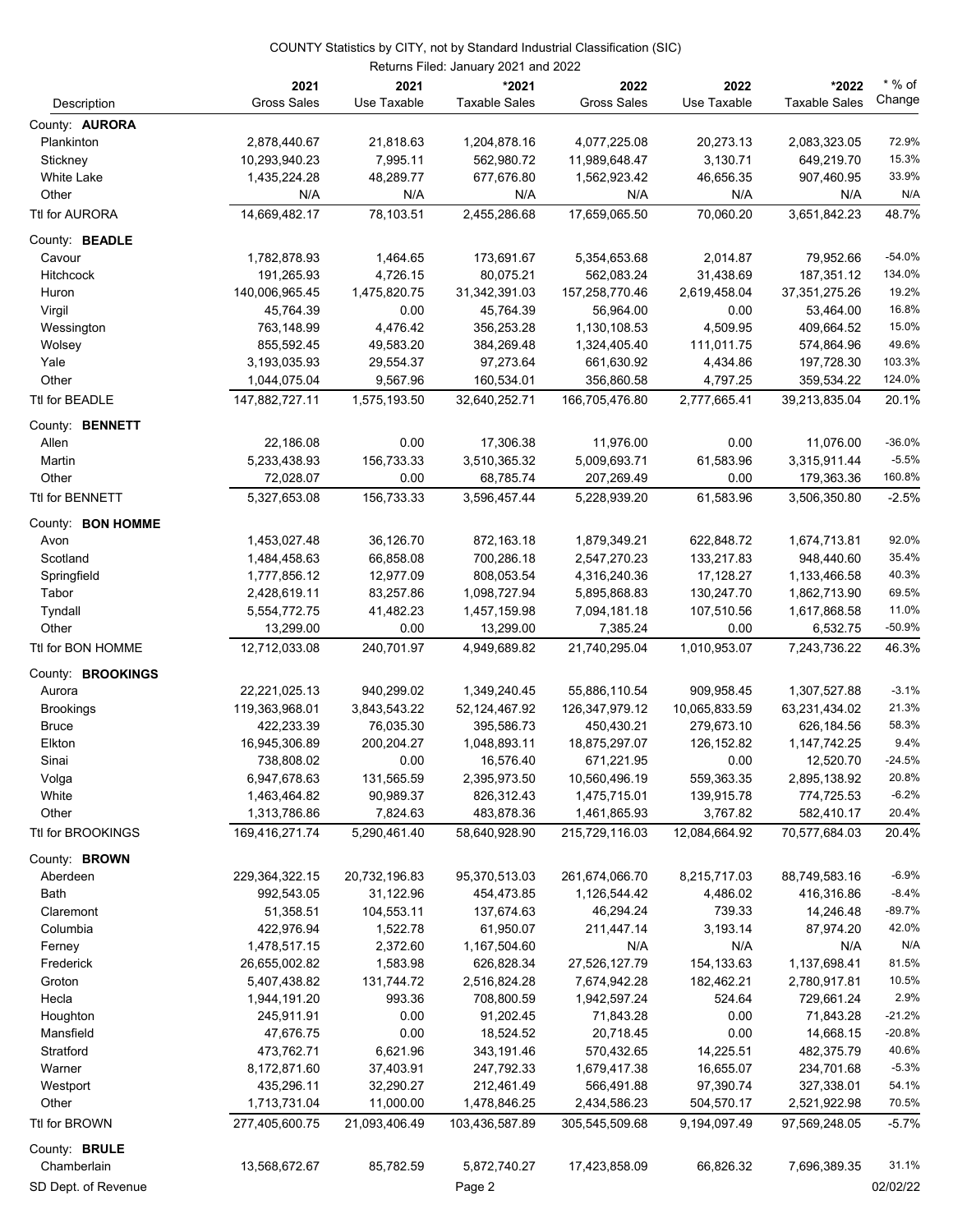| Description                           | 2021<br><b>Gross Sales</b>    | 2021<br>Use Taxable  | *2021<br><b>Taxable Sales</b> | 2022<br><b>Gross Sales</b> | 2022<br>Use Taxable  | *2022<br><b>Taxable Sales</b> | $*$ % of<br>Change |
|---------------------------------------|-------------------------------|----------------------|-------------------------------|----------------------------|----------------------|-------------------------------|--------------------|
|                                       |                               |                      |                               |                            |                      |                               |                    |
| Kimball                               | 8,335,940.84                  | 103,056.71           | 3,005,062.33                  | 8,613,813.47               | 446,384.25           | 4,547,902.01                  | 51.3%<br>34.1%     |
| Pukwana                               | 1,855,654.49                  | 371.95               | 238,559.11                    | 1,945,436.26               | 1,226.52             | 320,011.79                    |                    |
| Other                                 | 87,683.55                     | 30,272.59            | 117,503.64                    | 200,765.33                 | 14,972.15            | 215,737.48                    | 83.6%              |
| Ttl for BRULE                         | 23,847,951.55                 | 219,483.84           | 9,233,865.35                  | 28, 183, 873. 15           | 529,409.24           | 12,780,040.63                 | 38.4%              |
| County: BUFFALO                       |                               |                      |                               |                            |                      |                               | 81.0%              |
| Fort Thompson                         | 842,743.50                    | 317.69               | 623,881.94                    | 1,365,398.24               | 203.40               | 1,129,432.76                  | 12.6%              |
| <b>Gann Valley</b><br>Other           | 36,866.75<br>N/A              | 1,000.00<br>N/A      | 36,838.07<br>N/A              | 41,609.94                  | 0.00<br>0.00         | 41,469.84                     | N/A                |
| Ttl for BUFFALO                       | 886,935.25                    | 1,317.69             | 668,045.01                    | 25,927.17<br>1,432,935.35  | 203.40               | 25,927.17<br>1,196,829.77     | 79.2%              |
|                                       |                               |                      |                               |                            |                      |                               |                    |
| County: BUTTE<br><b>Belle Fourche</b> | 34,103,469.10                 | 292,489.53           | 13,527,972.18                 | 42,772,214.83              | 750,525.98           | 15,776,877.10                 | 16.6%              |
| Newell                                | 3,003,090.61                  | 70,506.99            | 2,181,085.28                  | 2,626,075.11               | 34,813.10            | 2,086,880.02                  | $-4.3%$            |
| Nisland                               | 219,398.84                    | 2,278.58             | 146,105.61                    | 193,373.90                 | 199.47               | 106,893.86                    | $-26.8%$           |
| Vale                                  | 803,918.88                    | 0.00                 | 391,064.41                    | 1,082,847.30               | 10.00                | 235,148.40                    | $-39.9%$           |
| Other                                 | 1,752,325.09                  | 15,000.00            | 87,125.03                     | 1,656,499.82               | 117.77               | 35,319.85                     | $-59.5%$           |
| Ttl for BUTTE                         | 39,882,202.52                 | 380,275.10           | 16,333,352.51                 | 48,331,010.96              | 785,666.32           | 18,241,119.23                 | 11.7%              |
| County: <b>CAMPBELL</b>               |                               |                      |                               |                            |                      |                               |                    |
| Herreid                               | 7,178,987.17                  | 257,591.43           | 1,255,626.03                  | 10,402,755.71              | 48,938.52            | 1,308,661.72                  | 4.2%               |
| <b>Mound City</b>                     | 920,826.82                    | 61,892.53            | 108,931.53                    | 1,064,031.15               | 5,993.12             | 32,288.30                     | $-70.4%$           |
| Pollock                               | 1,989,148.57                  | 35,913.03            | 265,837.49                    | 1,897,402.14               | 128,149.32           | 385,855.98                    | 45.1%              |
| Other                                 | 58,791.04                     | 0.00                 | 23,052.73                     | 86,333.56                  | 0.00                 | 24,261.41                     | 5.2%               |
| Ttl for CAMPBELL                      | 10,147,753.59                 | 355,396.99           | 1,653,447.78                  | 13,450,522.56              | 183,080.96           | 1,751,067.41                  | 5.9%               |
| County: CHARLES MIX                   |                               |                      |                               |                            |                      |                               |                    |
| Dante                                 | 80,739.19                     | 151.26               | 60,709.93                     | 556,820.50                 | 928.72               | 127,602.90                    | 110.2%             |
| Geddes                                | 2,711,432.24                  | 496.91               | 324,821.64                    | 3,963,601.29               | 1,540.79             | 428,422.24                    | 31.9%              |
| Lake Andes                            | 3,300,332.40                  | 223,967.33           | 1,980,091.91                  | 4,462,622.76               | 89,294.32            | 1,991,605.32                  | 0.6%               |
| Pickstown                             | 289,536.58                    | 357.47               | 176,452.10                    | 550,614.68                 | 403.01               | 165,096.04                    | $-6.4%$            |
| Platte                                | 43,196,274.61                 | 168,386.18           | 6,148,728.35                  | 55,944,086.24              | 569,903.33           | 6,785,445.92                  | 10.4%              |
| Wagner                                | 6,334,151.36                  | 91,560.41            | 3,887,637.19                  | 8,987,775.52               | 227,703.48           | 4,982,525.85                  | 28.2%              |
| Other                                 | 135,016.94                    | 643.21               | 112,570.54                    | 295,765.80                 | 300.00               | 267,111.41                    | 137.3%             |
| Ttl for CHARLES MIX                   | 56,047,483.32                 | 485,562.77           | 12,691,011.66                 | 74,761,286.79              | 890,073.66           | 14,747,809.68                 | 16.2%              |
| County: CLARK                         |                               |                      |                               |                            |                      |                               |                    |
| <b>Bradley</b>                        | 301,313.41                    | 87.22                | 201,959.02                    | 264,496.62                 | 287.32               | 151,507.73                    | $-25.0%$           |
| Carpenter                             | 265,087.86                    | 355,707.06           | 583,771.38                    | 569,194.40                 | 61,900.87            | 606,947.59                    | 4.0%               |
| Clark                                 | 6,105,140.43                  | 29,672.34            | 2,894,787.34                  | 8,210,232.11               | 103,326.90           | 3,923,667.69                  | 35.5%              |
| Garden City                           | 564,806.40                    | 0.00                 | 200,150.23                    | 497,200.63                 | 13,568.33            | 184,897.75                    | $-7.6%$            |
| Raymond                               | 60,207.54                     | 31,073.79            | 62,123.09                     | 56,850.62                  | 12,333.74            | 42,984.12                     | $-30.8%$           |
| Vienna                                | 194,453.01                    | 0.00                 | 165,705.01                    | 203,368.64                 | 0.00                 | 152,021.64                    | $-8.3%$            |
| <b>Willow Lake</b>                    | 2,922,344.90                  | 37,944.42            | 602,236.04                    | 3,513,192.09               | 56,792.03            | 1,229,139.35                  | 104.1%             |
| Other                                 | 151,533.43                    | 16,200.00            | 30,210.75                     | 219,691.17                 | 1,200.00             | 18,736.76                     | $-38.0%$           |
| Ttl for CLARK                         | 10,564,886.98                 | 470,684.83           | 4,740,942.86                  | 13,534,226.27              | 249,409.19           | 6,309,902.63                  | 33.1%              |
| County: CLAY                          |                               |                      |                               |                            |                      |                               |                    |
| Beresford                             | 35,600.74                     | 24.00                | 34,682.74                     | 5,927.68                   | 144.00               | 6,071.68                      | $-82.5%$           |
| <b>Burbank</b>                        | 197,228.05                    | 843.91               | 194,835.14                    | 230,239.61                 | 535.90               | 221,670.07                    | 13.8%              |
| Irene                                 | 890,780.23                    | 4,587.47             | 330,013.59                    | 960,721.15                 | 10,944.30            | 335,626.15                    | 1.7%               |
| Vermillion                            | 45,426,030.75                 | 613,484.82           | 14,932,930.87                 | 51,059,418.66              | 470,536.45           | 16,782,996.76                 | 12.4%              |
| Wakonda                               | 2,451,486.59                  | 95,834.00            | 687,962.83                    | 1,829,179.40               | 123,864.59           | 765,679.90                    | 11.3%              |
| Other<br>Ttl for CLAY                 | 2,738,232.31<br>51,739,358.67 | 452.77<br>715,226.96 | 119,985.87<br>16,300,411.04   | 63,486.08<br>54,148,972.58 | 512.44<br>606,537.67 | 44,081.80<br>18,156,126.36    | $-63.3%$<br>11.4%  |
|                                       |                               |                      |                               |                            |                      |                               |                    |
| County: CODINGTON                     |                               |                      |                               | 392,201.72                 | 2,111.38             | 308,108.78                    | 18.8%              |
| Florence<br>Henry                     | 698,877.64<br>628,612.47      | 3,995.56<br>1,109.63 | 259,434.13<br>448,039.47      | 754,906.73                 | 12,932.76            | 521,370.01                    | 16.4%              |
| Kranzburg                             | 173,191.76                    | 957.88               | 92,206.45                     | 72,799.82                  | 1,021.03             | 37,262.33                     | $-59.6%$           |
| South Shore                           | 333,838.89                    | 308,801.78           | 447,890.87                    | 413,316.75                 | 4,139.35             | 142,369.45                    | $-68.2%$           |
| Wallace                               | 293,212.90                    | 673.97               | 33,748.41                     | 518,949.92                 | 522.18               | 38,705.25                     | 14.7%              |
| Watertown                             | 230,828,335.44                | 3,042,907.17         | 76,712,958.36                 | 297,995,720.16             | 8,202,769.31         | 89,631,864.26                 | 16.8%              |
|                                       |                               |                      |                               |                            |                      |                               |                    |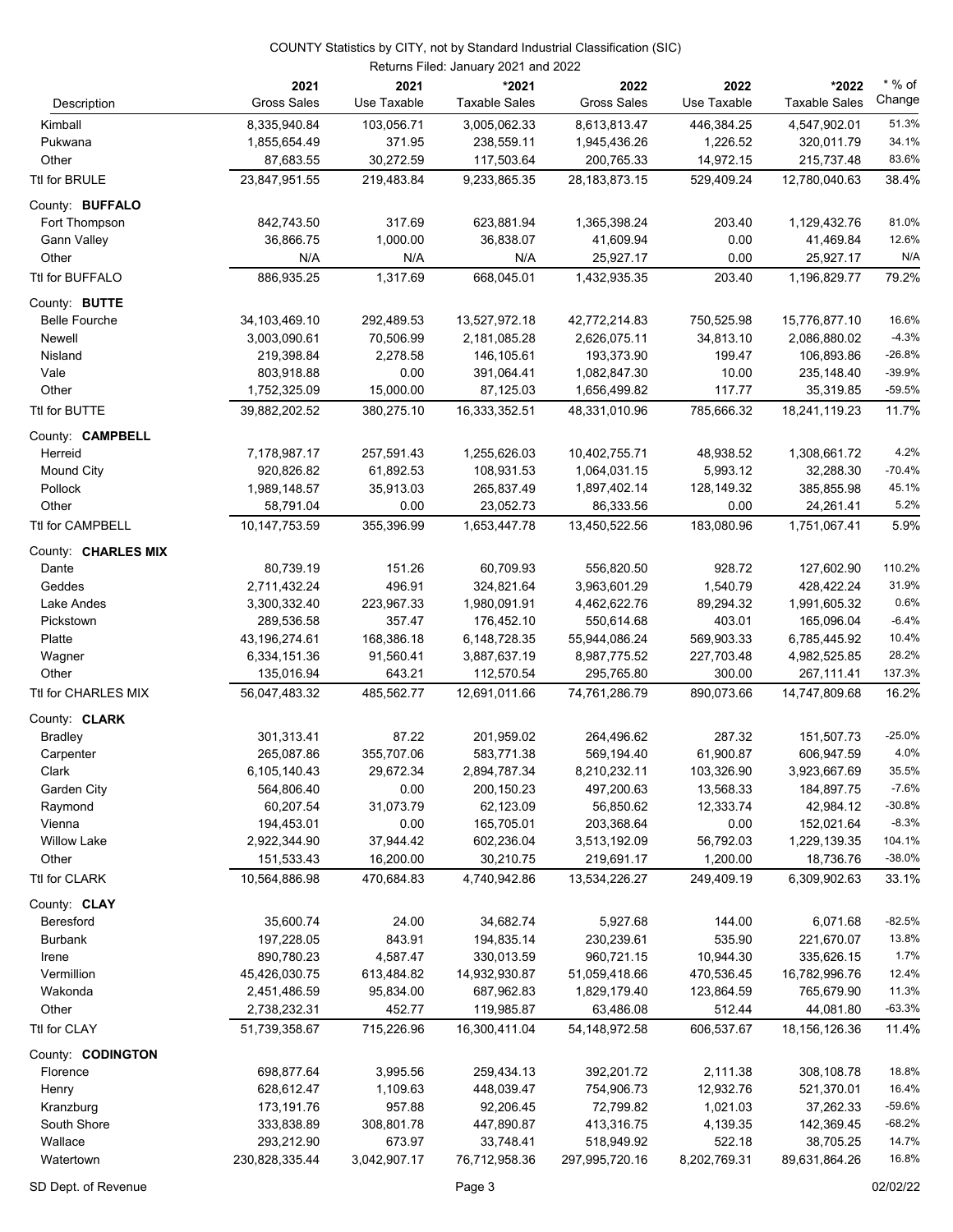| Description         | 2021<br><b>Gross Sales</b> | 2021<br>Use Taxable | *2021<br><b>Taxable Sales</b> | 2022<br><b>Gross Sales</b> | 2022<br>Use Taxable | *2022<br><b>Taxable Sales</b> | * % of<br>Change    |
|---------------------|----------------------------|---------------------|-------------------------------|----------------------------|---------------------|-------------------------------|---------------------|
| Other               | 8,173,117.73               | 2,523.36            | 75,910.50                     | 3,594.99                   | 971.14              | 4,566.13                      | $-94.0%$            |
| Ttl for CODINGTON   | 241,129,186.83             | 3,360,969.34        | 78,070,188.19                 | 300,151,490.09             | 8,224,467.15        | 90,684,246.21                 | 16.2%               |
| County: CORSON      |                            |                     |                               |                            |                     |                               |                     |
| Keldron             | 14,763.00                  | 7,380.00            | 22,143.00                     | 59,312.60                  | 0.00                | 59,312.60                     | 167.9%              |
| Mcintosh            | 455,165.68                 | 1,881.72            | 191,807.52                    | 526,563.61                 | 5,208.59            | 181,571.20                    | $-5.3%$             |
| Mclaughlin          | 6,747,132.89               | 14,925.58           | 1,602,024.91                  | 6,543,760.55               | 17,516.04           | 781,939.55                    | $-51.2%$            |
| Morristown          | 11,959.76                  | 456.63              | 11,623.15                     | 19,818.27                  | 810.09              | 15,820.95                     | 36.1%               |
| Watauga             | 108,187.00                 | 293.60              | 13,116.60                     | N/A                        | N/A                 | N/A                           | N/A                 |
| Other               | 213,490.14                 | 4,290.05            | 134,703.83                    | 666,623.58                 | 6,307.27            | 366,296.38                    | 171.9%              |
| Ttl for CORSON      | 7,550,698.47               | 29,227.58           | 1,975,419.01                  | 7,816,078.61               | 29,841.99           | 1,404,940.68                  | $-28.9%$            |
| County: CUSTER      |                            |                     |                               |                            |                     |                               |                     |
| <b>Buffalo Gap</b>  | 444,615.61                 | 5,892.00            | 71,151.69                     | 405,259.55                 | 3,646.50            | 82,464.54                     | 15.9%               |
| Custer              | 14,936,429.85              | 165, 163. 43        | 6,906,110.39                  | 16,030,972.91              | 160,002.37          | 7,484,352.86                  | 8.4%                |
| Fairburn            | 5,181.05                   | 0.00                | 5,181.05                      | 5,698.17                   | 0.00                | 5,698.17                      | 10.0%               |
| Hermosa             | 1,932,558.90               | 24,809.72           | 971,772.58                    | 2,749,941.37               | 9,954.28            | 1,216,698.05                  | 25.2%               |
| Pringle             | 110,239.29                 | 210.30              | 52,235.46                     | 119,220.79                 | 480.74              | 98,500.81                     | 88.6%               |
| Other               | 149,495.54                 | 2,600.00            | 62,160.77                     | 189,469.82                 | 0.00                | 76,785.45                     | 23.5%               |
| Ttl for CUSTER      | 17,578,520.24              | 198,675.45          | 8,068,611.94                  | 19,500,562.61              | 174,083.89          | 8,964,499.88                  | 11.1%               |
| County: DAVISON     |                            |                     |                               |                            |                     |                               |                     |
| Ethan               | 919,570.81                 | 1,225.59            | 541,579.49                    | 1,235,105.54               | 2,060.13            | 488,821.28                    | $-9.7%$             |
| Mitchell            | 153,616,001.37             | 1,545,502.05        | 49,930,105.60                 | 174,958,742.10             | 3,257,955.21        | 58,367,895.36                 | 16.9%               |
| <b>Mount Vernon</b> | 5,360,283.49               | 17,041.77           | 433,032.41                    | 7,030,778.80               | 21,944.76           | 527,984.52                    | 21.9%               |
| Other               | 460,815.65                 | 122.46              | 76,866.58                     | 348,588.45                 | 244.07              | 104,584.72                    | 36.1%               |
| Ttl for DAVISON     | 160,356,671.31             | 1,563,891.88        | 50,981,584.08                 | 183,573,214.89             | 3,282,204.16        | 59,489,285.88                 | 16.7%               |
| County: DAY         |                            |                     |                               |                            |                     |                               |                     |
| Andover             | 149,466.03                 | 15,531.17           | 43,177.32                     | 83,109.87                  | 12,490.38           | 78,814.95                     | 82.5%               |
| <b>Bristol</b>      | 5,139,874.99               | 4,169.74            | 245, 141.33                   | 2,090,236.47               | 3,563.34            | 285,858.16                    | 16.6%               |
| Grenville           | 105,386.91                 | 420.79              | 74,893.70                     | 147,350.37                 | 8,540.91            | 92,581.86                     | 23.6%               |
| Pierpont            | 347,934.74                 | 127,707.81          | 182,139.38                    | 931,811.10                 | 2,231.47            | 71,589.69                     | $-60.7%$            |
| Roslyn              | 814,968.76                 | 1,717.76            | 247,352.92                    | 511,070.66                 | 7,389.05            | 182,658.07                    | $-26.2%$            |
| Waubay              | 1,078,478.77               | 31,204.14           | 596,809.02                    | 1,575,667.50               | 9,406.17            | 669,686.36                    | 12.2%               |
| Webster             | 16,125,586.89              | 182,941.45          | 7,674,602.63                  | 13,739,193.67              | 296,807.32          | 7,640,570.22                  | $-0.4%$             |
| Other               | N/A                        | N/A                 | N/A                           | N/A                        | N/A                 | N/A                           | N/A                 |
| Ttl for DAY         | 23,763,467.10              | 363,692.86          | 9,065,886.30                  | 19,105,670.80              | 340,428.64          | 9,022,596.81                  | $-0.5%$             |
| County: DEUEL       |                            |                     |                               |                            |                     |                               |                     |
| Astoria             | 202,893.65                 | 1,311.93            | 125,589.84                    | 138,959.72                 | 5,977.57            | 91,174.38                     | $-27.4%$            |
| <b>Brandt</b>       | 7,326,348.05               | 1,494,450.71        | 1,637,083.77                  | 7,137,335.67               | 83,981.15           | 248,849.00                    | $-84.8%$            |
| Clear Lake          | 7,189,464.53               | 698,215.42          | 4,552,058.14                  | 9,520,494.26               | 202,841.70          | 4,515,513.29                  | $-0.8%$             |
| Gary                | 1,536,030.77               | 2,580.54            | 978,675.65                    | 4,612,286.11               | 748,657.89          | 1,710,184.88                  | 74.7%               |
| Goodwin             | 107,704.98                 | 854.77              | 43,832.85                     | 69,189.84                  | 0.00                | 67,916.85                     | 54.9%               |
| Toronto             | 4,084,229.23               | 60,111.11           | 589,341.41                    | 2,573,499.23               | 18,376.32           | 503,522.09                    | $-14.6%$            |
| Other               | 8,795.88                   | 0.00                | 8,378.90                      | 28,094.69                  | 0.00                | 27,087.75                     | 223.3%              |
| Ttl for DEUEL       | 20,455,467.10              | 2,257,524.48        | 7,934,960.56                  | 24,079,859.52              | 1,059,834.62        | 7,164,248.24                  | $-9.7%$             |
| County: DEWEY       |                            |                     |                               |                            |                     |                               |                     |
| Eagle Butte         | 7,006,493.95               | 10,500.01           | 3,558,459.31                  | 5,954,497.57               | $-23,191.61$        | 3,156,775.59                  | $-11.3%$            |
| Isabel              | 3,752,623.51               | 12,944.81           | 1,880,946.55                  | 3,568,283.62               | 19,995.90           | 1,282,299.66                  | $-31.8%$            |
| Lantry              | 71,630.37                  | 1,000.00            | 48,929.17                     | 79,652.95                  | 0.00                | 58,866.38                     | 20.3%               |
| Ridgeview           | 159,562.91                 | 0.00                | 128,565.78                    | 21,052.01                  | 0.00                | 19,377.02                     | $-84.9%$<br>$-1.2%$ |
| <b>Timber Lake</b>  | 2,001,446.34               | 2,114.93            | 809,427.53                    | 1,569,478.34               | 2,168.75            | 800,072.48                    | 194.7%              |
| Other               | 57,337.47                  | 0.00                | 56,885.18                     | 268,950.83                 | 291.50              | 167,621.41                    |                     |
| Ttl for DEWEY       | 13,049,094.55              | 26,559.75           | 6,483,213.52                  | 11,461,915.32              | $-735.45$           | 5,485,012.54                  | $-15.4%$            |
| County: DOUGLAS     |                            |                     |                               |                            |                     |                               |                     |
| Armour              | 6,465,159.28               | 27,406.00           | 1,498,338.73                  | 5,396,879.76               | 20,746.84           | 1,617,033.82                  | 7.9%                |
| Corsica             | 5,404,095.49               | 157,878.75          | 2,942,193.33                  | 10,421,984.83              | 351,375.97          | 3,345,103.48                  | 13.7%               |
| Delmont             | 334,018.55                 | 42,719.59           | 176,289.10                    | 727,642.96                 | 19,318.79           | 138,200.21                    | $-21.6%$            |
| Harrison            | 13,904.24                  | 0.00                | 13,904.24                     | 50,599.47                  | 50.00               | 50,649.47                     | 264.3%              |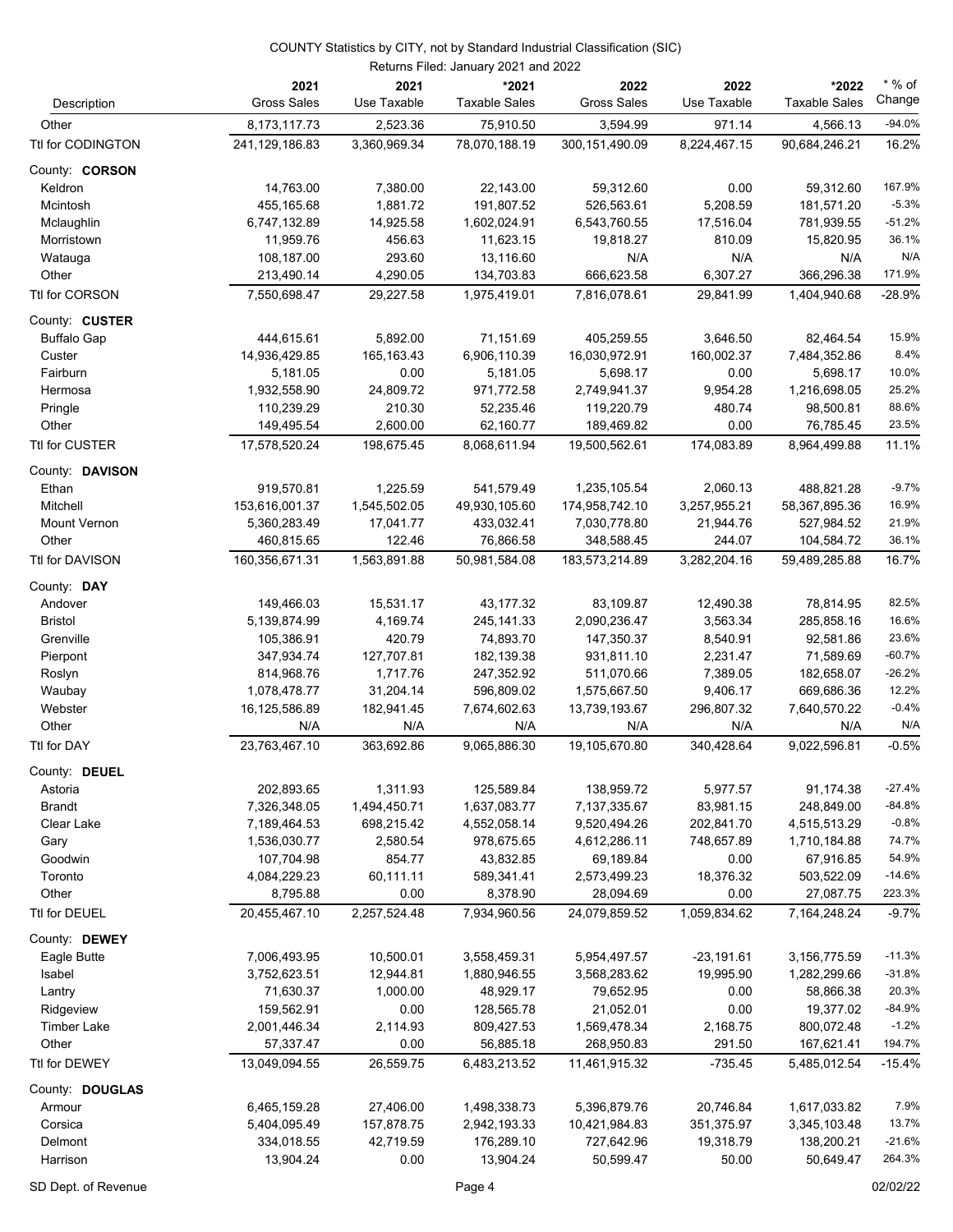| Description            | 2021<br><b>Gross Sales</b> | 2021<br>Use Taxable | *2021<br><b>Taxable Sales</b> | 2022<br><b>Gross Sales</b> | 2022<br>Use Taxable | *2022<br><b>Taxable Sales</b> | $*$ % of<br>Change |
|------------------------|----------------------------|---------------------|-------------------------------|----------------------------|---------------------|-------------------------------|--------------------|
| New Holland<br>Other   | 460,471.49<br>27,019.70    | 0.00<br>10,655.54   | 27,854.34<br>36,065.24        | 563,505.64<br>29,442.67    | 0.00<br>80.00       | 31,150.23<br>26,312.92        | 11.8%<br>$-27.0%$  |
| Ttl for DOUGLAS        | 12,704,668.76              | 238,659.88          | 4,694,644.98                  | 17,190,055.32              | 391,571.60          | 5,208,450.13                  | 10.9%              |
| County: EDMUNDS        |                            |                     |                               |                            |                     |                               |                    |
| <b>Bowdle</b>          | 4,969,033.85               | 10,102.02           | 1,136,635.94                  | 5,391,339.09               | 7,695.27            | 1,447,296.89                  | 27.3%              |
| Hosmer                 | 319,314.30                 | 2,973.56            | 244, 174. 15                  | 1,634,363.76               | 74,737.67           | 377,434.32                    | 54.6%              |
| Ipswich/Mina           | 16,009,332.03              | 226,551.40          | 3,906,654.81                  | 23,707,703.13              | 455,297.69          | 4,860,156.08                  | 24.4%              |
| Roscoe                 | 9,596,571.91               | 60,109.91           | 1,243,780.05                  | 6,353,726.55               | 45,434.62           | 1,369,852.44                  | 10.1%              |
| Other                  | 62,685.60                  | 6,498.71            | 56,041.12                     | 157,516.94                 | 47,545.29           | 187,044.27                    | 233.8%             |
| <b>Ttl for EDMUNDS</b> | 30,956,937.70              | 306,235.59          | 6,587,286.07                  | 37,244,649.47              | 630,710.53          | 8,241,784.00                  | 25.1%              |
| County: FALL RIVER     |                            |                     |                               |                            |                     |                               |                    |
| Edgemont               | 2,173,616.16               | 7,767.35            | 1,041,462.32                  | 2,244,165.67               | 14,604.17           | 1,026,453.91                  | $-1.4%$            |
| <b>Hot Springs</b>     | 9,720,402.74               | 142,543.33          | 5,719,650.90                  | 11,173,040.86              | 190,102.59          | 6,483,758.81                  | 13.4%              |
| Oelrichs               | 148,657.90                 | 559.50              | 135,641.42                    | 287,337.95                 | 473.82              | 254,108.88                    | 87.3%              |
| Oral                   | 321,759.88                 | 4,446.65            | 19,334.16                     | 354,571.53                 | 2,655.14            | 17,796.06                     | $-8.0%$            |
| Smithwick              | N/A                        | N/A                 | N/A                           | 22,828.39                  | 0.00                | 14,748.39                     | N/A                |
| Other                  | 8,771.69                   | 0.00                | 8,771.69                      | 9,245.47                   | 0.00                | 9,245.47                      | 5.4%               |
| Ttl for FALL RIVER     | 12,373,208.37              | 155,316.83          | 6,924,860.49                  | 14,091,189.88              | 207,835.72          | 7,806,111.52                  | 12.7%              |
| County: FAULK          |                            |                     |                               |                            |                     |                               |                    |
| Chelsea                | 169,015.09                 | 3,500.51            | 83,485.70                     | 207,214.82                 | 10,269.64           | 114,062.68                    | 36.6%              |
| Cresbard               | 595,526.98                 | 21.00               | 43,589.17                     | 933,819.10                 | 17.50               | 120,408.94                    | 176.2%             |
| Faulkton               | 4,104,377.70               | 174,870.89          | 2,225,482.87                  | 5,700,733.46               | 263,864.63          | 3,142,077.48                  | 41.2%              |
| Onaka                  | 166,405.16                 | 0.00                | 85,682.66                     | 145,858.04                 | 0.00                | 91,635.13                     | 6.9%               |
| Orient                 | 309,162.65                 | 1,975.33            | 97,191.09                     | 455,768.69                 | 1,692.45            | 138,971.34                    | 43.0%              |
| Rockham                | 25,131.11                  | 0.00                | 25,131.11                     | 22,342.82                  | 0.00                | 22,342.82                     | $-11.1%$           |
| Seneca                 | 484,791.29                 | 2,725.48            | 459,370.18                    | 318,796.41                 | 2,202.00            | 297,629.78                    | $-35.2%$           |
| Other                  | N/A                        | N/A                 | N/A                           | 1,152.00                   | 0.00                | 1,152.00                      | N/A                |
| Ttl for FAULK          | 5,854,409.97               | 183,093.21          | 3,019,932.78                  | 7,785,685.35               | 278,046.22          | 3,928,280.17                  | 30.1%              |
| County: <b>GRANT</b>   |                            |                     |                               |                            |                     |                               |                    |
| <b>Big Stone City</b>  | 1,294,269.92               | 161,617.68          | 1,016,392.02                  | 1,503,602.61               | 171,946.67          | 1,336,235.67                  | 31.5%              |
| Labolt                 | 967,950.70                 | 28,174.07           | 64,428.70                     | 1,836,881.08               | 3,111.29            | 15,948.67                     | $-75.2%$           |
| Marvin                 | 81,099.20                  | 0.00                | 51,627.05                     | 46,936.90                  | 0.00                | 37,435.32                     | $-27.5%$           |
| Milbank                | 80,545,032.08              | 1,194,423.24        | 13,069,460.20                 | 75,756,011.89              | 921,955.30          | 12,855,001.92                 | $-1.6%$            |
| Revillo                | 3,664,832.29               | 51,268.89           | 432,505.99                    | 3,323,509.49               | 193,277.58          | 266,969.87                    | $-38.3%$           |
| Stockholm              | 167,706.30                 | 0.00                | 86,920.23                     | 44,326.18                  | 0.00                | 29,204.24                     | $-66.4%$           |
| Strandburg             | 18,006.38                  | 12.00               | 18,018.38                     | 30,849.80                  | 10.00               | 30,859.80                     | 71.3%              |
| <b>Twin Brooks</b>     | 6,476,873.06               | 205,592.73          | 405,707.54                    | 15,460,875.99              | 12,742.48           | 197,185.32                    | $-51.4%$           |
| Other                  | 171,857.33                 | 1,256.64            | 159,722.33                    | 188,824.16                 | 320,715.54          | 456,580.72                    | 185.9%             |
| Ttl for GRANT          | 93,387,627.26              | 1,642,345.25        | 15,304,782.44                 | 98,191,818.10              | 1,623,758.87        | 15,225,421.53                 | $-0.5%$            |
| County: <b>GREGORY</b> |                            |                     |                               |                            |                     |                               |                    |
| <b>Bonesteel</b>       | 798,604.87                 | 12,029.76           | 556,001.59                    | 1,058,825.82               | 2,118.21            | 586,536.55                    | 5.5%               |
| <b>Burke</b>           | 3,553,418.87               | 10,182.27           | 1,049,288.79                  | 3,875,304.33               | 30,823.64           | 1,093,765.57                  | 4.2%               |
| Dallas                 | 561,809.61                 | 3,583.67            | 563,337.20                    | 468,888.97                 | 83.65               | 455,011.79                    | $-19.2%$           |
| Fairfax                | 893,711.33                 | 3,902.57            | 647,878.85                    | 1,377,121.84               | 4,548.42            | 849,907.29                    | 31.2%              |
| Gregory                | 12,572,828.98              | 215,793.90          | 6,297,815.29                  | 12,246,273.23              | 93,784.04           | 6,410,773.49                  | 1.8%<br>$-38.6%$   |
| Herrick<br>Other       | 102,559.94                 | 46.00<br>0.00       | 34,778.53                     | 120,396.57<br>N/A          | 46.00<br>N/A        | 21,370.05<br>N/A              | N/A                |
|                        | 22,990.40                  |                     | 22,990.40                     |                            |                     |                               |                    |
| Ttl for GREGORY        | 18,505,923.99              | 245,538.18          | 9,172,090.65                  | 19,188,208.48              | 131,405.97          | 9,456,771.27                  | 3.1%               |
| County: HAAKON         |                            |                     |                               |                            |                     |                               |                    |
| Midland                | 2,031,335.28               | 33,397.58           | 741,671.99                    | 2,119,323.91               | 3,788.06            | 584,342.68                    | $-21.2%$           |
| Milesville             | 80,542.05                  | 3,943.51            | 70,129.45                     | 81,047.82                  | 8.40                | 62,529.39                     | $-10.8%$           |
| Philip                 | 11,455,404.71              | 63,189.61           | 5,085,499.12                  | 10,792,326.41              | 80,521.96           | 3,994,296.68                  | $-21.5%$           |
| Other                  | 20,533.33                  | 0.00                | 12,649.96                     | 24,828.87                  | 0.00                | 14,021.71                     | 10.8%              |
| Ttl for HAAKON         | 13,587,815.37              | 100,530.71          | 5,909,950.52                  | 13,017,527.02              | 84,318.42           | 4,655,190.46                  | $-21.2%$           |
| County: HAMLIN         |                            |                     |                               |                            |                     |                               |                    |
| <b>Bryant</b>          | 2,042,340.20               | 30,843.53           | 840,458.76                    | 2,974,974.55               | 35,095.30           | 1,666,604.63                  | 98.3%              |

SD Dept. of Revenue **Page 5** 02/02/22 Page 5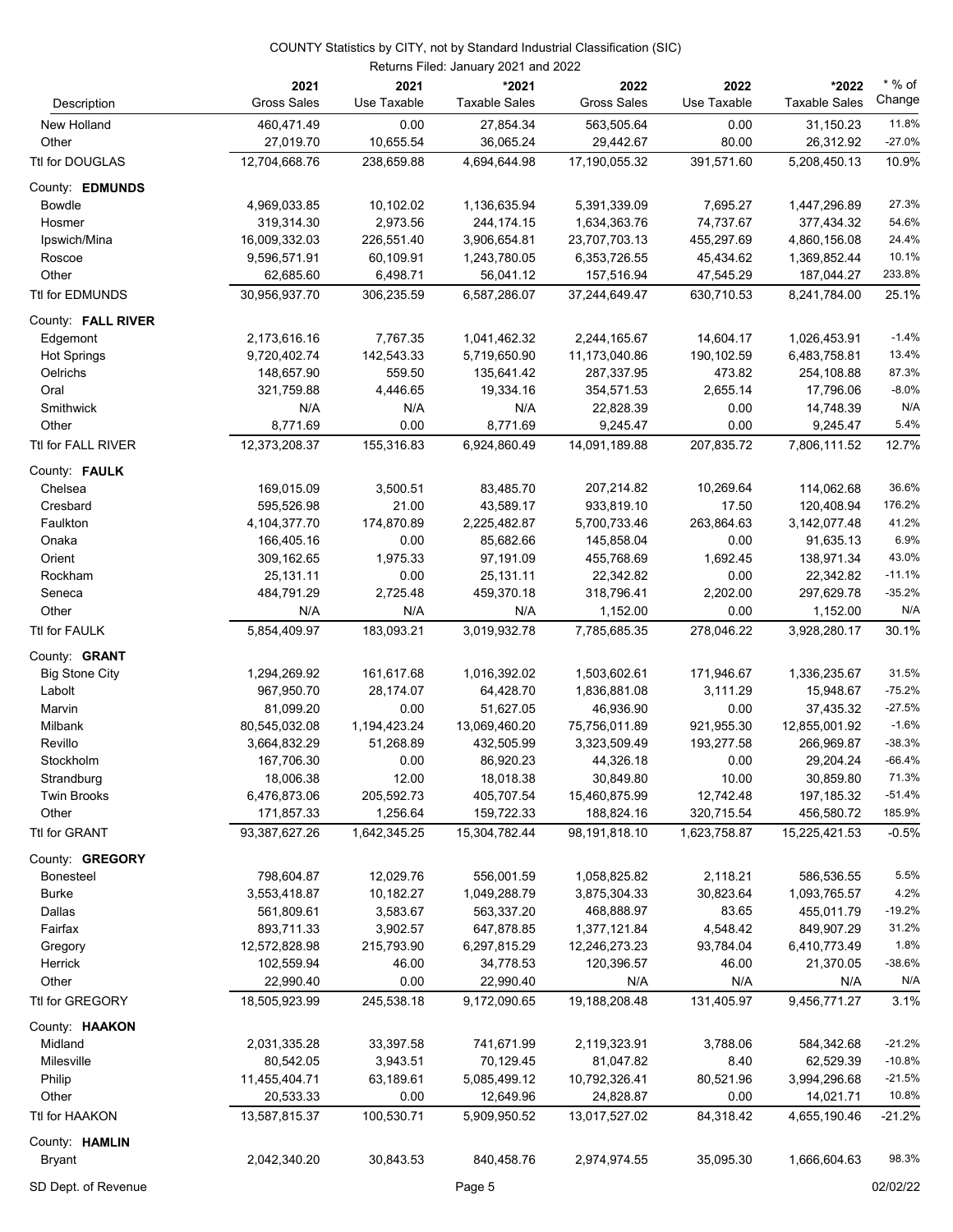|                      | 2021<br><b>Gross Sales</b> | 2021<br>Use Taxable  | *2021<br><b>Taxable Sales</b> | 2022<br><b>Gross Sales</b> | 2022<br>Use Taxable | *2022<br><b>Taxable Sales</b> | $*$ % of<br>Change |
|----------------------|----------------------------|----------------------|-------------------------------|----------------------------|---------------------|-------------------------------|--------------------|
| Description          |                            |                      |                               |                            |                     |                               |                    |
| Castlewood           | 3,815,331.14               | 32,507.16            | 948.670.53                    | 4,104,331.70               | 109,170.04          | 958,541.16                    | 1.0%               |
| Estelline            | 1,762,198.48               | 79,568.85            | 952,465.18                    | 1,552,236.30               | 32,226.64           | 829,299.64                    | $-12.9%$           |
| Hayti                | 2,045,375.02               | 39,960.06            | 702,036.21                    | 2,475,575.01               | 49,759.82           | 713,331.66                    | 1.6%               |
| Hazel                | 539,023.39                 | 26,950.69            | 259,650.99                    | 752,255.58                 | 24,060.22           | 201,574.12                    | $-22.4%$           |
| Lake Norden          | 8,498,274.61               | 427,686.38           | 2,509,210.89                  | 9,778,429.20               | 796,346.62          | 2,955,352.94                  | 17.8%              |
| Other                | 228,324.51                 | 175.00               | 178,048.34                    | 554,506.16                 | 150.00              | 332,864.43                    | 87.0%              |
| Ttl for HAMLIN       | 18,930,867.36              | 637,691.66           | 6,390,540.90                  | 22,192,308.49              | 1.046.808.65        | 7,657,568.58                  | 19.8%              |
| County: <b>HAND</b>  |                            |                      |                               |                            |                     |                               |                    |
| Miller               | 17,660,965.13              | 193,860.02           | 3,526,010.89                  | 20,848,018.53              | 95,479.67           | 4,527,631.44                  | 28.4%              |
| Ree Heights          | 146,839.76                 | 160.68               | 108,928.34                    | 353,603.27                 | 3,341.16            | 285,020.29                    | 161.7%             |
| Saint Lawrence       | 1,531,021.24               | 3,100.13             | 266,195.34                    | 1,075,262.46               | 1,398.19            | 545,516.95                    | 104.9%             |
| Other                | 470,518.17                 | 839.70               | 248,341.62                    | 438,442.95                 | 2,235.55            | 217,907.83                    | $-12.3%$           |
| Ttl for HAND         | 19,809,344.30              | 197,960.53           | 4,149,476.19                  | 22,715,327.20              | 102,454.57          | 5,576,076.51                  | 34.4%              |
| County: HANSON       |                            |                      |                               |                            |                     |                               |                    |
| Alexandria           | 2,939,880.72               | 203,194.58           | 755,962.43                    | 4,197,109.93               | 268,406.90          | 865,323.44                    | 14.5%              |
| Emery                | 597,380.59                 | 4,947.22             | 255,471.74                    | 851,688.81                 | 1,259.41            | 296,782.75                    | 16.2%              |
| Fulton               | 105,125.55                 | 399.27               | 92,513.32                     | 176,561.32                 | 131.09              | 167,528.70                    | 81.1%              |
| Other                | 2,221,727.11               | 6,123.48             | 164,985.46                    | 1,868,834.51               | 14,848.55           | 201,331.96                    | 22.0%              |
| Ttl for HANSON       | 5,864,113.97               | 214,664.55           | 1,268,932.95                  | 7,094,194.57               | 284,645.95          | 1,530,966.85                  | 20.6%              |
|                      |                            |                      |                               |                            |                     |                               |                    |
| County: HARDING      |                            |                      | 1,031,045.02                  |                            |                     |                               | 26.3%              |
| <b>Buffalo</b>       | 2,131,245.00<br>96,354.69  | 9,226.19<br>9,244.04 | 81,585.51                     | 2,624,275.95<br>166,485.70 | 4,469.58<br>29.11   | 1,302,198.93<br>145,251.07    | 78.0%              |
| Camp Crook<br>Ludlow | 46,176.97                  | 0.00                 | 42,401.26                     | 49,979.27                  | 0.00                | 41,909.27                     | $-1.2%$            |
| Reva                 | 307,730.82                 | 900.00               | 176,080.10                    | 317,579.64                 | 1,086.02            |                               | 1.7%               |
| Other                | 25,639.36                  | 0.00                 | 21,285.07                     | 23,215.56                  | 0.00                | 179,035.19<br>21,189.57       | $-0.4%$            |
|                      |                            |                      |                               |                            | 5,584.71            |                               | 24.9%              |
| Ttl for HARDING      | 2,607,146.84               | 19,370.23            | 1,352,396.96                  | 3,181,536.11               |                     | 1,689,584.03                  |                    |
| County: HUGHES       |                            |                      |                               |                            |                     |                               |                    |
| <b>Blunt</b>         | 1,802,803.47               | 4,829.82             | 1,413,502.98                  | 2,103,556.68               | 39,294.59           | 1,586,527.21                  | 12.2%              |
| Harrold              | 1,187,278.90               | 30,634.19            | 198,532.61                    | 1,515,145.75               | 761,827.77          | 1,161,880.58                  | 485.2%             |
| Pierre               | 71,698,822.58              | 529,706.07           | 36,284,577.89                 | 76,735,439.48              | 708,856.15          | 42,001,108.74                 | 15.8%              |
| Other                | 118,755.55                 | 0.00                 | 109,911.34                    | 621,096.63                 | 0.00                | 114,646.52                    | 4.3%               |
| Ttl for HUGHES       | 74,807,660.50              | 565,170.08           | 38,006,524.82                 | 80,975,238.53              | 1,509,978.52        | 44,864,163.05                 | 18.0%              |
| County: HUTCHINSON   |                            |                      |                               |                            |                     |                               |                    |
| <b>Dimock</b>        | 2,367,717.17               | 1,233.19             | 752,667.65                    | 3,002,502.90               | 4,797.88            | 882,775.70                    | 17.3%              |
| Freeman              | 11,545,637.65              | 200,611.70           | 3,545,768.04                  | 12, 141, 728. 72           | 120,334.74          | 4,205,578.84                  | 18.6%              |
| Kaylor               | 14,556,458.94              | 607.00               | 140,063.67                    | 13,063,916.90              | 378.00              | 109,704.83                    | $-21.7%$           |
| Menno                | 2,606,585.57               | 73,883.56            | 1,240,487.78                  | 10,332,167.80              | 24,136.13           | 1,138,524.29                  | $-8.2%$            |
| Olivet               | 1,378,347.73               | 43,412.49            | 198,176.07                    | 2,037,667.23               | 56,159.15           | 492,506.52                    | 148.5%             |
| Parkston             | 11,454,482.07              | 78,377.04            | 3,061,871.20                  | 17,654,447.02              | 105,287.03          | 3,658,234.32                  | 19.5%              |
| Tripp                | 859,291.25                 | 874.63               | 302,827.17                    | 764,481.58                 | 1,020.03            | 306,850.26                    | 1.3%               |
| Other                | 3,481,128.40               | 80,047.57            | 1,663,130.35                  | 2,355,853.59               | 76,360.40           | 554,301.96                    | $-66.7%$           |
| Ttl for HUTCHINSON   | 48,249,648.77              | 479,047.18           | 10,904,991.93                 | 61,352,765.75              | 388,473.35          | 11,348,476.72                 | 4.1%               |
| County: HYDE         |                            |                      |                               |                            |                     |                               |                    |
| Highmore             | 4,927,895.14               | 115,418.57           | 2,742,256.24                  | 6,428,269.68               | 378,471.88          | 2,957,150.52                  | 7.8%               |
| Other                | 158,412.06                 | 300.00               | 85,711.85                     | 357,415.66                 | 255,949.73          | 419,970.41                    | 390.0%             |
| Ttl for HYDE         | 5,086,307.20               | 115,718.57           | 2,827,968.09                  | 6,785,685.34               | 634,421.61          | 3,377,120.93                  | 19.4%              |
| County: JACKSON      |                            |                      |                               |                            |                     |                               |                    |
| <b>Belvidere</b>     | 103,946.73                 | 473.77               | 22,582.19                     | 169,769.89                 | 282.27              | 29,419.45                     | 30.3%              |
| Interior             | 195,734.19                 | 3,786.27             | 161,341.34                    | 245,898.01                 | 3,097.89            | 177, 147. 74                  | 9.8%               |
| Kadoka               | 2,713,447.23               | 3,849.08             | 1,109,877.39                  | 3,665,151.24               | $-17,282.81$        | 1,187,375.22                  | 7.0%               |
| Other                | 559,852.02                 | 759.98               | 281,375.82                    | 728,773.78                 | 120.00              | 585,901.73                    | 108.2%             |
| Ttl for JACKSON      | 3,572,980.17               | 8,869.10             | 1,575,176.74                  | 4,809,592.92               | $-13,782.64$        | 1,979,844.14                  | 25.7%              |
| County: JERAULD      |                            |                      |                               |                            |                     |                               |                    |
| Alpena               | 11,520,935.52              | 365,072.80           | 1,068,356.28                  | 6,909,429.30               | 371,580.36          | 1,554,130.96                  | 45.5%              |
| Lane                 | 8,686.15                   | 211.61               | 8,897.76                      | 6,398.55                   | 95.21               | 6,411.38                      | $-27.9%$           |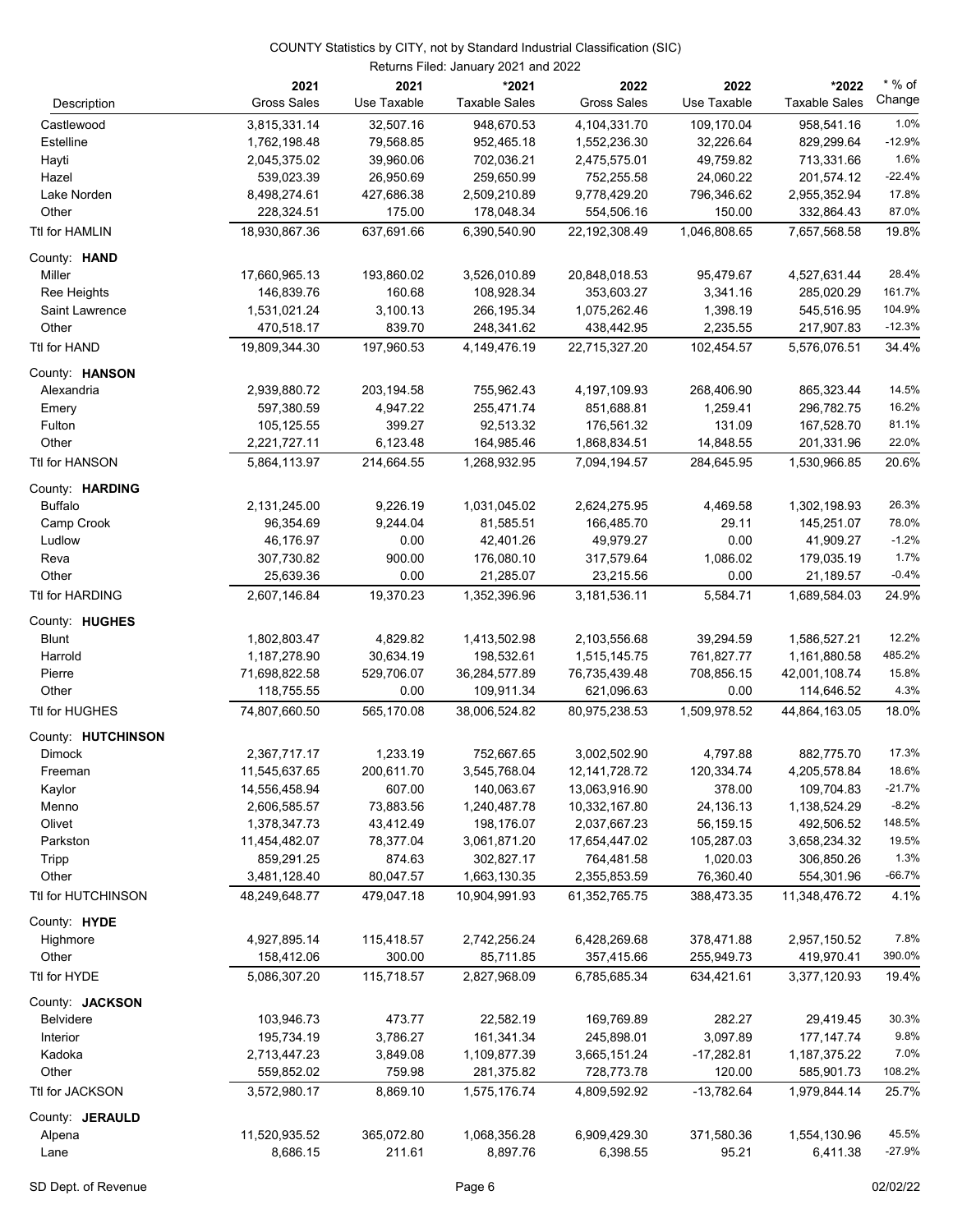| 37,781.44<br>4,977,410.82<br>52,243.87<br>4,815,589.84<br>2,605,702.48<br>2,533,374.38<br><b>Wessington Springs</b><br>75.00<br>Other<br>388,706.54<br>356,187.04<br>57,953.99<br>1,340.00<br>37,980.32<br>Ttl for JERAULD<br>16,733,918.05<br>403,140.85<br>4,039,143.56<br>11,951,192.66<br>425,259.44<br>4,131,897.04<br>185,481.66<br>70.93<br>180,857.90<br>147,392.37<br>303.98<br>136,903.99<br>Draper<br>5,263,320.72<br>39,452.22<br>2,518,866.33<br>6,376,181.61<br>38,119.19<br>Murdo<br>2,505,252.20<br>0.00<br>Okaton<br>52,517.61<br>36,859.74<br>74,858.62<br>0.00<br>44,321.25<br>Other<br>N/A<br>N/A<br>N/A<br>N/A<br>N/A<br>N/A<br>Ttl for JONES<br>5,508,139.92<br>39,523.15<br>2,741,581.90<br>6,606,652.18<br>38,423.17<br>2,688,930.94<br>County: KINGSBURY<br>2,554,744.10<br>43,538.33<br>994,038.70<br>2,379,806.26<br>31,090.70<br>1,027,374.88<br>Arlington<br>319,363.09<br>1,202.63<br>386,886.03<br>1,698.00<br>217,102.43<br>162,269.55<br>Badger<br>787,918.13<br>10,677,044.17<br>3,207,508.82<br>13,552,425.03<br>78,018.68<br>3,409,915.62<br>Desmet<br>51,799.44<br>28.37<br>Erwin<br>13,224.23<br>1,003,361.32<br>34.65<br>12,891.21<br>Iroquois<br>5,228,888.95<br>81,587.26<br>1,988,253.64<br>5,987,134.98<br>107,252.50<br>1,236,798.42<br>775,262.08<br>37,142.54<br>718,777.70<br>Lake Preston<br>1,289,709.20<br>10,178.82<br>1,294,212.86<br>Oldham<br>148,546.49<br>528.74<br>87,558.22<br>193,716.09<br>325.06<br>141,651.11<br>N/A<br>N/A<br>Other<br>N/A<br>N/A<br>N/A<br>N/A<br>Ttl for KINGSBURY<br>20,385,679.56<br>24,980,570.26<br>255,562.14<br>6,770,335.82<br>924,982.28<br>7,228,115.24<br>County: LAKE<br>1,489.45<br>Chester<br>411,775.35<br>222.00<br>325,816.82<br>566,445.75<br>372,079.69<br>2,326,719.14<br>21,847,194.25<br>2,683,243.98<br>Madison<br>91,658,611.61<br>91,518,297.84<br>19,910,945.31<br>0.00<br>35,409.44<br>0.00<br>145,213.36<br>155,824.30<br>102,267.42<br>Nunda<br>Ramona<br>3,779,463.18<br>32,670.67<br>151,438.96<br>347,735.76<br>1,945.77<br>110,006.57<br>Rutland<br>169.67<br>233.17<br>31,355.65<br>60,495.51<br>47,057.18<br>54,273.06<br>594,967.71<br>Wentworth<br>20,432,929.45<br>341,448.86<br>1,085,732.85<br>41,242,378.89<br>1,177,949.99<br>Winfred<br>733,447.97<br>46,235.86<br>174,185.21<br>569,303.15<br>77,147.76<br>200,355.28<br>Other<br>72,160.12<br>6,058.03<br>47,780.65<br>49,887.24<br>37,308.69<br>87,195.93<br>117,294,096.55<br>2,753,524.24<br>23,714,615.36<br>134,504,145.99<br>3,396,336.53<br>Ttl for LAKE<br>21,992,155.84<br>County: LAWRENCE<br>Deadwood<br>19,987,649.62<br>382,059.54<br>6,771,647.21<br>24,918,569.26<br>539,847.97<br>8,782,252.06<br>Lead/Central City<br>7,348,069.68<br>632,873.56<br>5,659,218.13<br>8,352,849.29<br>397,557.03<br>6,251,626.58<br>Nemo<br>4,554,967.90<br>6,412.50<br>82,119.07<br>3,034,155.35<br>0.00<br>101,298.78<br>267,045.84<br>Saint Onge<br>357,748.63<br>0.00<br>336,224.26<br>0.00<br>225,567.43<br>Spearfish<br>88,814,344.33<br>767,094.09<br>35,672,686.87<br>128,500,721.36<br>719,874.85<br>39,394,640.81<br>6,047,311.80<br>52,633.21<br>1,613,335.20<br>100,184.71<br>3,930,390.05<br>1,439,132.64<br>Whitewood<br>2,750.70<br>371,394.53<br>2,254,747.48<br>5,495.25<br>Other<br>1,898,582.77<br>548,854.75<br>Ttl for LAWRENCE<br>129,008,674.72<br>50,437,446.85<br>1,762,959.80<br>1,843,823.61<br>171,327,657.05<br>56,743,373.05<br>76,421.97<br>1,484,277.11<br>7,144,561.52<br>244,563.72<br>Beresford<br>5,259,659.15<br>1,949,580.44<br>Canton<br>13,638,773.33<br>293,592.54<br>3,758,378.12<br>16,384,253.76<br>511,163.25<br>4,659,337.52<br>43,212.82<br>Fairview<br>28,940.21<br>5,852.87<br>33,474.39<br>13.61<br>42,494.05<br>30,231,469.97<br>354,530.87<br>7,943,145.15<br>37,130,061.24<br>368,172.55<br>10,712,753.14<br>Harrisburg<br>Hudson<br>166,199.40<br>588,256.17<br>27,695,801.96<br>334,279.84<br>852,511.00<br>15,656,182.43<br>8,053,696.97<br>41,718.16<br>2,604,988.75<br>10,987,138.77<br>121,602.91<br>3,301,085.95<br>Lennox<br><b>Sioux Falls</b><br>72,319,371.12<br>1,104,564.23<br>16,874,285.64<br>81,144,392.37<br>1,015,818.06<br>19,575,221.04<br>Tea<br>44,983,471.40<br>904,880.26<br>10,226,762.97<br>59,833,764.10<br>968,109.94<br>12,084,408.79<br>Worthing<br>1,609,332.49<br>17,651.10<br>14,098,646.82<br>14,604.21<br>14,320,697.85<br>1,924,850.80<br>Other<br>1,870,251.05<br>10,274.71<br>1,334,202.83<br>3,474,154.18<br>1,697.96<br>2,457,346.87<br>2,972,639.22<br>Ttl for LINCOLN<br>206,140,462.45<br>46,457,103.62<br>258,158,038.56<br>3,583,072.95<br>57,559,589.60<br>3,259,205.96<br>80,315.45<br>645,331.86<br>5,631,103.02<br>59,714.18<br>808,375.87<br>Kennebec<br>4,261,138.52<br>4,771.92<br>1,426,409.79<br>3,944,428.53<br>4,954.34<br>1,617,449.63<br>Oacoma<br>Presho<br>1,662,545.00<br>2,806.15<br>1,092,193.27<br>2,059,391.42<br>1,440.43<br>1,328,311.07<br>Reliance<br>410,533.50<br>11,015.30<br>138,618.88<br>506,191.44<br>6,803.20<br>164,600.88<br>Vivian<br>1,805,089.55<br>25,016.20<br>401,265.67<br>2,829,862.55<br>4,967.06<br>572,185.84<br>Other<br>472,364.46<br>10,670.00<br>483,034.46<br>544,866.63<br>0.00<br>544,866.63<br>SD Dept. of Revenue<br>Page 7 | Description     | 2021<br><b>Gross Sales</b> | 2021<br>Use Taxable | *2021<br><b>Taxable Sales</b> | 2022<br><b>Gross Sales</b> | 2022<br>Use Taxable | *2022<br><b>Taxable Sales</b> | $*$ % of<br>Change |
|-----------------------------------------------------------------------------------------------------------------------------------------------------------------------------------------------------------------------------------------------------------------------------------------------------------------------------------------------------------------------------------------------------------------------------------------------------------------------------------------------------------------------------------------------------------------------------------------------------------------------------------------------------------------------------------------------------------------------------------------------------------------------------------------------------------------------------------------------------------------------------------------------------------------------------------------------------------------------------------------------------------------------------------------------------------------------------------------------------------------------------------------------------------------------------------------------------------------------------------------------------------------------------------------------------------------------------------------------------------------------------------------------------------------------------------------------------------------------------------------------------------------------------------------------------------------------------------------------------------------------------------------------------------------------------------------------------------------------------------------------------------------------------------------------------------------------------------------------------------------------------------------------------------------------------------------------------------------------------------------------------------------------------------------------------------------------------------------------------------------------------------------------------------------------------------------------------------------------------------------------------------------------------------------------------------------------------------------------------------------------------------------------------------------------------------------------------------------------------------------------------------------------------------------------------------------------------------------------------------------------------------------------------------------------------------------------------------------------------------------------------------------------------------------------------------------------------------------------------------------------------------------------------------------------------------------------------------------------------------------------------------------------------------------------------------------------------------------------------------------------------------------------------------------------------------------------------------------------------------------------------------------------------------------------------------------------------------------------------------------------------------------------------------------------------------------------------------------------------------------------------------------------------------------------------------------------------------------------------------------------------------------------------------------------------------------------------------------------------------------------------------------------------------------------------------------------------------------------------------------------------------------------------------------------------------------------------------------------------------------------------------------------------------------------------------------------------------------------------------------------------------------------------------------------------------------------------------------------------------------------------------------------------------------------------------------------------------------------------------------------------------------------------------------------------------------------------------------------------------------------------------------------------------------------------------------------------------------------------------------------------------------------------------------------------------------------------------------------------------------------------------------------------------------------------------------------------------------------------------------------------------------------------------------------------------------------------------------------------------------------------------------------------------------------------------------------------------------------------------------------------------------------------------------------------------------------------------------------------------------------------------------|-----------------|----------------------------|---------------------|-------------------------------|----------------------------|---------------------|-------------------------------|--------------------|
| $-89.3%$<br>2.3%<br>$-24.3%$<br>$-0.5%$<br>20.2%<br>N/A<br>$-1.9%$<br>3.4%<br>33.8%<br>6.3%<br>$-2.5%$<br>$-37.8%$<br>$-7.3%$<br>61.8%<br>N/A<br>$-6.3%$<br>14.2%<br>$-8.9%$<br>188.8%<br>$-27.4%$<br>$-33.4%$<br>8.5%<br>15.0%<br>82.5%<br>$-7.3%$<br>29.7%<br>10.5%<br>23.4%<br>$-15.5%$<br>10.4%<br>$-10.8%$<br>47.8%<br>12.5%<br>31.3%<br>24.0%<br>26.9%<br>34.9%<br>44.9%<br>26.7%<br>16.0%<br>18.2%<br>19.6%<br>84.2%<br>23.9%<br>25.3%<br>13.4%<br>21.6%<br>18.7%<br>42.6%<br>12.8%<br>02/02/22                                                                                                                                                                                                                                                                                                                                                                                                                                                                                                                                                                                                                                                                                                                                                                                                                                                                                                                                                                                                                                                                                                                                                                                                                                                                                                                                                                                                                                                                                                                                                                                                                                                                                                                                                                                                                                                                                                                                                                                                                                                                                                                                                                                                                                                                                                                                                                                                                                                                                                                                                                                                                                                                                                                                                                                                                                                                                                                                                                                                                                                                                                                                                                                                                                                                                                                                                                                                                                                                                                                                                                                                                                                                                                                                                                                                                                                                                                                                                                                                                                                                                                                                                                                                                                                                                                                                                                                                                                                                                                                                                                                                                                                                                                                                                          |                 |                            |                     |                               |                            |                     |                               | $-2.8%$            |
|                                                                                                                                                                                                                                                                                                                                                                                                                                                                                                                                                                                                                                                                                                                                                                                                                                                                                                                                                                                                                                                                                                                                                                                                                                                                                                                                                                                                                                                                                                                                                                                                                                                                                                                                                                                                                                                                                                                                                                                                                                                                                                                                                                                                                                                                                                                                                                                                                                                                                                                                                                                                                                                                                                                                                                                                                                                                                                                                                                                                                                                                                                                                                                                                                                                                                                                                                                                                                                                                                                                                                                                                                                                                                                                                                                                                                                                                                                                                                                                                                                                                                                                                                                                                                                                                                                                                                                                                                                                                                                                                                                                                                                                                                                                                                                                                                                                                                                                                                                                                                                                                                                                                                                                                                                                                 |                 |                            |                     |                               |                            |                     |                               |                    |
|                                                                                                                                                                                                                                                                                                                                                                                                                                                                                                                                                                                                                                                                                                                                                                                                                                                                                                                                                                                                                                                                                                                                                                                                                                                                                                                                                                                                                                                                                                                                                                                                                                                                                                                                                                                                                                                                                                                                                                                                                                                                                                                                                                                                                                                                                                                                                                                                                                                                                                                                                                                                                                                                                                                                                                                                                                                                                                                                                                                                                                                                                                                                                                                                                                                                                                                                                                                                                                                                                                                                                                                                                                                                                                                                                                                                                                                                                                                                                                                                                                                                                                                                                                                                                                                                                                                                                                                                                                                                                                                                                                                                                                                                                                                                                                                                                                                                                                                                                                                                                                                                                                                                                                                                                                                                 |                 |                            |                     |                               |                            |                     |                               |                    |
|                                                                                                                                                                                                                                                                                                                                                                                                                                                                                                                                                                                                                                                                                                                                                                                                                                                                                                                                                                                                                                                                                                                                                                                                                                                                                                                                                                                                                                                                                                                                                                                                                                                                                                                                                                                                                                                                                                                                                                                                                                                                                                                                                                                                                                                                                                                                                                                                                                                                                                                                                                                                                                                                                                                                                                                                                                                                                                                                                                                                                                                                                                                                                                                                                                                                                                                                                                                                                                                                                                                                                                                                                                                                                                                                                                                                                                                                                                                                                                                                                                                                                                                                                                                                                                                                                                                                                                                                                                                                                                                                                                                                                                                                                                                                                                                                                                                                                                                                                                                                                                                                                                                                                                                                                                                                 | County: JONES   |                            |                     |                               |                            |                     |                               |                    |
|                                                                                                                                                                                                                                                                                                                                                                                                                                                                                                                                                                                                                                                                                                                                                                                                                                                                                                                                                                                                                                                                                                                                                                                                                                                                                                                                                                                                                                                                                                                                                                                                                                                                                                                                                                                                                                                                                                                                                                                                                                                                                                                                                                                                                                                                                                                                                                                                                                                                                                                                                                                                                                                                                                                                                                                                                                                                                                                                                                                                                                                                                                                                                                                                                                                                                                                                                                                                                                                                                                                                                                                                                                                                                                                                                                                                                                                                                                                                                                                                                                                                                                                                                                                                                                                                                                                                                                                                                                                                                                                                                                                                                                                                                                                                                                                                                                                                                                                                                                                                                                                                                                                                                                                                                                                                 |                 |                            |                     |                               |                            |                     |                               |                    |
|                                                                                                                                                                                                                                                                                                                                                                                                                                                                                                                                                                                                                                                                                                                                                                                                                                                                                                                                                                                                                                                                                                                                                                                                                                                                                                                                                                                                                                                                                                                                                                                                                                                                                                                                                                                                                                                                                                                                                                                                                                                                                                                                                                                                                                                                                                                                                                                                                                                                                                                                                                                                                                                                                                                                                                                                                                                                                                                                                                                                                                                                                                                                                                                                                                                                                                                                                                                                                                                                                                                                                                                                                                                                                                                                                                                                                                                                                                                                                                                                                                                                                                                                                                                                                                                                                                                                                                                                                                                                                                                                                                                                                                                                                                                                                                                                                                                                                                                                                                                                                                                                                                                                                                                                                                                                 |                 |                            |                     |                               |                            |                     |                               |                    |
|                                                                                                                                                                                                                                                                                                                                                                                                                                                                                                                                                                                                                                                                                                                                                                                                                                                                                                                                                                                                                                                                                                                                                                                                                                                                                                                                                                                                                                                                                                                                                                                                                                                                                                                                                                                                                                                                                                                                                                                                                                                                                                                                                                                                                                                                                                                                                                                                                                                                                                                                                                                                                                                                                                                                                                                                                                                                                                                                                                                                                                                                                                                                                                                                                                                                                                                                                                                                                                                                                                                                                                                                                                                                                                                                                                                                                                                                                                                                                                                                                                                                                                                                                                                                                                                                                                                                                                                                                                                                                                                                                                                                                                                                                                                                                                                                                                                                                                                                                                                                                                                                                                                                                                                                                                                                 |                 |                            |                     |                               |                            |                     |                               |                    |
|                                                                                                                                                                                                                                                                                                                                                                                                                                                                                                                                                                                                                                                                                                                                                                                                                                                                                                                                                                                                                                                                                                                                                                                                                                                                                                                                                                                                                                                                                                                                                                                                                                                                                                                                                                                                                                                                                                                                                                                                                                                                                                                                                                                                                                                                                                                                                                                                                                                                                                                                                                                                                                                                                                                                                                                                                                                                                                                                                                                                                                                                                                                                                                                                                                                                                                                                                                                                                                                                                                                                                                                                                                                                                                                                                                                                                                                                                                                                                                                                                                                                                                                                                                                                                                                                                                                                                                                                                                                                                                                                                                                                                                                                                                                                                                                                                                                                                                                                                                                                                                                                                                                                                                                                                                                                 |                 |                            |                     |                               |                            |                     |                               |                    |
|                                                                                                                                                                                                                                                                                                                                                                                                                                                                                                                                                                                                                                                                                                                                                                                                                                                                                                                                                                                                                                                                                                                                                                                                                                                                                                                                                                                                                                                                                                                                                                                                                                                                                                                                                                                                                                                                                                                                                                                                                                                                                                                                                                                                                                                                                                                                                                                                                                                                                                                                                                                                                                                                                                                                                                                                                                                                                                                                                                                                                                                                                                                                                                                                                                                                                                                                                                                                                                                                                                                                                                                                                                                                                                                                                                                                                                                                                                                                                                                                                                                                                                                                                                                                                                                                                                                                                                                                                                                                                                                                                                                                                                                                                                                                                                                                                                                                                                                                                                                                                                                                                                                                                                                                                                                                 |                 |                            |                     |                               |                            |                     |                               |                    |
|                                                                                                                                                                                                                                                                                                                                                                                                                                                                                                                                                                                                                                                                                                                                                                                                                                                                                                                                                                                                                                                                                                                                                                                                                                                                                                                                                                                                                                                                                                                                                                                                                                                                                                                                                                                                                                                                                                                                                                                                                                                                                                                                                                                                                                                                                                                                                                                                                                                                                                                                                                                                                                                                                                                                                                                                                                                                                                                                                                                                                                                                                                                                                                                                                                                                                                                                                                                                                                                                                                                                                                                                                                                                                                                                                                                                                                                                                                                                                                                                                                                                                                                                                                                                                                                                                                                                                                                                                                                                                                                                                                                                                                                                                                                                                                                                                                                                                                                                                                                                                                                                                                                                                                                                                                                                 |                 |                            |                     |                               |                            |                     |                               |                    |
|                                                                                                                                                                                                                                                                                                                                                                                                                                                                                                                                                                                                                                                                                                                                                                                                                                                                                                                                                                                                                                                                                                                                                                                                                                                                                                                                                                                                                                                                                                                                                                                                                                                                                                                                                                                                                                                                                                                                                                                                                                                                                                                                                                                                                                                                                                                                                                                                                                                                                                                                                                                                                                                                                                                                                                                                                                                                                                                                                                                                                                                                                                                                                                                                                                                                                                                                                                                                                                                                                                                                                                                                                                                                                                                                                                                                                                                                                                                                                                                                                                                                                                                                                                                                                                                                                                                                                                                                                                                                                                                                                                                                                                                                                                                                                                                                                                                                                                                                                                                                                                                                                                                                                                                                                                                                 |                 |                            |                     |                               |                            |                     |                               |                    |
|                                                                                                                                                                                                                                                                                                                                                                                                                                                                                                                                                                                                                                                                                                                                                                                                                                                                                                                                                                                                                                                                                                                                                                                                                                                                                                                                                                                                                                                                                                                                                                                                                                                                                                                                                                                                                                                                                                                                                                                                                                                                                                                                                                                                                                                                                                                                                                                                                                                                                                                                                                                                                                                                                                                                                                                                                                                                                                                                                                                                                                                                                                                                                                                                                                                                                                                                                                                                                                                                                                                                                                                                                                                                                                                                                                                                                                                                                                                                                                                                                                                                                                                                                                                                                                                                                                                                                                                                                                                                                                                                                                                                                                                                                                                                                                                                                                                                                                                                                                                                                                                                                                                                                                                                                                                                 |                 |                            |                     |                               |                            |                     |                               |                    |
|                                                                                                                                                                                                                                                                                                                                                                                                                                                                                                                                                                                                                                                                                                                                                                                                                                                                                                                                                                                                                                                                                                                                                                                                                                                                                                                                                                                                                                                                                                                                                                                                                                                                                                                                                                                                                                                                                                                                                                                                                                                                                                                                                                                                                                                                                                                                                                                                                                                                                                                                                                                                                                                                                                                                                                                                                                                                                                                                                                                                                                                                                                                                                                                                                                                                                                                                                                                                                                                                                                                                                                                                                                                                                                                                                                                                                                                                                                                                                                                                                                                                                                                                                                                                                                                                                                                                                                                                                                                                                                                                                                                                                                                                                                                                                                                                                                                                                                                                                                                                                                                                                                                                                                                                                                                                 |                 |                            |                     |                               |                            |                     |                               |                    |
|                                                                                                                                                                                                                                                                                                                                                                                                                                                                                                                                                                                                                                                                                                                                                                                                                                                                                                                                                                                                                                                                                                                                                                                                                                                                                                                                                                                                                                                                                                                                                                                                                                                                                                                                                                                                                                                                                                                                                                                                                                                                                                                                                                                                                                                                                                                                                                                                                                                                                                                                                                                                                                                                                                                                                                                                                                                                                                                                                                                                                                                                                                                                                                                                                                                                                                                                                                                                                                                                                                                                                                                                                                                                                                                                                                                                                                                                                                                                                                                                                                                                                                                                                                                                                                                                                                                                                                                                                                                                                                                                                                                                                                                                                                                                                                                                                                                                                                                                                                                                                                                                                                                                                                                                                                                                 |                 |                            |                     |                               |                            |                     |                               |                    |
|                                                                                                                                                                                                                                                                                                                                                                                                                                                                                                                                                                                                                                                                                                                                                                                                                                                                                                                                                                                                                                                                                                                                                                                                                                                                                                                                                                                                                                                                                                                                                                                                                                                                                                                                                                                                                                                                                                                                                                                                                                                                                                                                                                                                                                                                                                                                                                                                                                                                                                                                                                                                                                                                                                                                                                                                                                                                                                                                                                                                                                                                                                                                                                                                                                                                                                                                                                                                                                                                                                                                                                                                                                                                                                                                                                                                                                                                                                                                                                                                                                                                                                                                                                                                                                                                                                                                                                                                                                                                                                                                                                                                                                                                                                                                                                                                                                                                                                                                                                                                                                                                                                                                                                                                                                                                 |                 |                            |                     |                               |                            |                     |                               |                    |
|                                                                                                                                                                                                                                                                                                                                                                                                                                                                                                                                                                                                                                                                                                                                                                                                                                                                                                                                                                                                                                                                                                                                                                                                                                                                                                                                                                                                                                                                                                                                                                                                                                                                                                                                                                                                                                                                                                                                                                                                                                                                                                                                                                                                                                                                                                                                                                                                                                                                                                                                                                                                                                                                                                                                                                                                                                                                                                                                                                                                                                                                                                                                                                                                                                                                                                                                                                                                                                                                                                                                                                                                                                                                                                                                                                                                                                                                                                                                                                                                                                                                                                                                                                                                                                                                                                                                                                                                                                                                                                                                                                                                                                                                                                                                                                                                                                                                                                                                                                                                                                                                                                                                                                                                                                                                 |                 |                            |                     |                               |                            |                     |                               |                    |
|                                                                                                                                                                                                                                                                                                                                                                                                                                                                                                                                                                                                                                                                                                                                                                                                                                                                                                                                                                                                                                                                                                                                                                                                                                                                                                                                                                                                                                                                                                                                                                                                                                                                                                                                                                                                                                                                                                                                                                                                                                                                                                                                                                                                                                                                                                                                                                                                                                                                                                                                                                                                                                                                                                                                                                                                                                                                                                                                                                                                                                                                                                                                                                                                                                                                                                                                                                                                                                                                                                                                                                                                                                                                                                                                                                                                                                                                                                                                                                                                                                                                                                                                                                                                                                                                                                                                                                                                                                                                                                                                                                                                                                                                                                                                                                                                                                                                                                                                                                                                                                                                                                                                                                                                                                                                 |                 |                            |                     |                               |                            |                     |                               |                    |
|                                                                                                                                                                                                                                                                                                                                                                                                                                                                                                                                                                                                                                                                                                                                                                                                                                                                                                                                                                                                                                                                                                                                                                                                                                                                                                                                                                                                                                                                                                                                                                                                                                                                                                                                                                                                                                                                                                                                                                                                                                                                                                                                                                                                                                                                                                                                                                                                                                                                                                                                                                                                                                                                                                                                                                                                                                                                                                                                                                                                                                                                                                                                                                                                                                                                                                                                                                                                                                                                                                                                                                                                                                                                                                                                                                                                                                                                                                                                                                                                                                                                                                                                                                                                                                                                                                                                                                                                                                                                                                                                                                                                                                                                                                                                                                                                                                                                                                                                                                                                                                                                                                                                                                                                                                                                 |                 |                            |                     |                               |                            |                     |                               |                    |
|                                                                                                                                                                                                                                                                                                                                                                                                                                                                                                                                                                                                                                                                                                                                                                                                                                                                                                                                                                                                                                                                                                                                                                                                                                                                                                                                                                                                                                                                                                                                                                                                                                                                                                                                                                                                                                                                                                                                                                                                                                                                                                                                                                                                                                                                                                                                                                                                                                                                                                                                                                                                                                                                                                                                                                                                                                                                                                                                                                                                                                                                                                                                                                                                                                                                                                                                                                                                                                                                                                                                                                                                                                                                                                                                                                                                                                                                                                                                                                                                                                                                                                                                                                                                                                                                                                                                                                                                                                                                                                                                                                                                                                                                                                                                                                                                                                                                                                                                                                                                                                                                                                                                                                                                                                                                 |                 |                            |                     |                               |                            |                     |                               |                    |
|                                                                                                                                                                                                                                                                                                                                                                                                                                                                                                                                                                                                                                                                                                                                                                                                                                                                                                                                                                                                                                                                                                                                                                                                                                                                                                                                                                                                                                                                                                                                                                                                                                                                                                                                                                                                                                                                                                                                                                                                                                                                                                                                                                                                                                                                                                                                                                                                                                                                                                                                                                                                                                                                                                                                                                                                                                                                                                                                                                                                                                                                                                                                                                                                                                                                                                                                                                                                                                                                                                                                                                                                                                                                                                                                                                                                                                                                                                                                                                                                                                                                                                                                                                                                                                                                                                                                                                                                                                                                                                                                                                                                                                                                                                                                                                                                                                                                                                                                                                                                                                                                                                                                                                                                                                                                 |                 |                            |                     |                               |                            |                     |                               |                    |
|                                                                                                                                                                                                                                                                                                                                                                                                                                                                                                                                                                                                                                                                                                                                                                                                                                                                                                                                                                                                                                                                                                                                                                                                                                                                                                                                                                                                                                                                                                                                                                                                                                                                                                                                                                                                                                                                                                                                                                                                                                                                                                                                                                                                                                                                                                                                                                                                                                                                                                                                                                                                                                                                                                                                                                                                                                                                                                                                                                                                                                                                                                                                                                                                                                                                                                                                                                                                                                                                                                                                                                                                                                                                                                                                                                                                                                                                                                                                                                                                                                                                                                                                                                                                                                                                                                                                                                                                                                                                                                                                                                                                                                                                                                                                                                                                                                                                                                                                                                                                                                                                                                                                                                                                                                                                 |                 |                            |                     |                               |                            |                     |                               |                    |
|                                                                                                                                                                                                                                                                                                                                                                                                                                                                                                                                                                                                                                                                                                                                                                                                                                                                                                                                                                                                                                                                                                                                                                                                                                                                                                                                                                                                                                                                                                                                                                                                                                                                                                                                                                                                                                                                                                                                                                                                                                                                                                                                                                                                                                                                                                                                                                                                                                                                                                                                                                                                                                                                                                                                                                                                                                                                                                                                                                                                                                                                                                                                                                                                                                                                                                                                                                                                                                                                                                                                                                                                                                                                                                                                                                                                                                                                                                                                                                                                                                                                                                                                                                                                                                                                                                                                                                                                                                                                                                                                                                                                                                                                                                                                                                                                                                                                                                                                                                                                                                                                                                                                                                                                                                                                 |                 |                            |                     |                               |                            |                     |                               |                    |
|                                                                                                                                                                                                                                                                                                                                                                                                                                                                                                                                                                                                                                                                                                                                                                                                                                                                                                                                                                                                                                                                                                                                                                                                                                                                                                                                                                                                                                                                                                                                                                                                                                                                                                                                                                                                                                                                                                                                                                                                                                                                                                                                                                                                                                                                                                                                                                                                                                                                                                                                                                                                                                                                                                                                                                                                                                                                                                                                                                                                                                                                                                                                                                                                                                                                                                                                                                                                                                                                                                                                                                                                                                                                                                                                                                                                                                                                                                                                                                                                                                                                                                                                                                                                                                                                                                                                                                                                                                                                                                                                                                                                                                                                                                                                                                                                                                                                                                                                                                                                                                                                                                                                                                                                                                                                 |                 |                            |                     |                               |                            |                     |                               |                    |
|                                                                                                                                                                                                                                                                                                                                                                                                                                                                                                                                                                                                                                                                                                                                                                                                                                                                                                                                                                                                                                                                                                                                                                                                                                                                                                                                                                                                                                                                                                                                                                                                                                                                                                                                                                                                                                                                                                                                                                                                                                                                                                                                                                                                                                                                                                                                                                                                                                                                                                                                                                                                                                                                                                                                                                                                                                                                                                                                                                                                                                                                                                                                                                                                                                                                                                                                                                                                                                                                                                                                                                                                                                                                                                                                                                                                                                                                                                                                                                                                                                                                                                                                                                                                                                                                                                                                                                                                                                                                                                                                                                                                                                                                                                                                                                                                                                                                                                                                                                                                                                                                                                                                                                                                                                                                 |                 |                            |                     |                               |                            |                     |                               |                    |
|                                                                                                                                                                                                                                                                                                                                                                                                                                                                                                                                                                                                                                                                                                                                                                                                                                                                                                                                                                                                                                                                                                                                                                                                                                                                                                                                                                                                                                                                                                                                                                                                                                                                                                                                                                                                                                                                                                                                                                                                                                                                                                                                                                                                                                                                                                                                                                                                                                                                                                                                                                                                                                                                                                                                                                                                                                                                                                                                                                                                                                                                                                                                                                                                                                                                                                                                                                                                                                                                                                                                                                                                                                                                                                                                                                                                                                                                                                                                                                                                                                                                                                                                                                                                                                                                                                                                                                                                                                                                                                                                                                                                                                                                                                                                                                                                                                                                                                                                                                                                                                                                                                                                                                                                                                                                 |                 |                            |                     |                               |                            |                     |                               |                    |
|                                                                                                                                                                                                                                                                                                                                                                                                                                                                                                                                                                                                                                                                                                                                                                                                                                                                                                                                                                                                                                                                                                                                                                                                                                                                                                                                                                                                                                                                                                                                                                                                                                                                                                                                                                                                                                                                                                                                                                                                                                                                                                                                                                                                                                                                                                                                                                                                                                                                                                                                                                                                                                                                                                                                                                                                                                                                                                                                                                                                                                                                                                                                                                                                                                                                                                                                                                                                                                                                                                                                                                                                                                                                                                                                                                                                                                                                                                                                                                                                                                                                                                                                                                                                                                                                                                                                                                                                                                                                                                                                                                                                                                                                                                                                                                                                                                                                                                                                                                                                                                                                                                                                                                                                                                                                 |                 |                            |                     |                               |                            |                     |                               |                    |
|                                                                                                                                                                                                                                                                                                                                                                                                                                                                                                                                                                                                                                                                                                                                                                                                                                                                                                                                                                                                                                                                                                                                                                                                                                                                                                                                                                                                                                                                                                                                                                                                                                                                                                                                                                                                                                                                                                                                                                                                                                                                                                                                                                                                                                                                                                                                                                                                                                                                                                                                                                                                                                                                                                                                                                                                                                                                                                                                                                                                                                                                                                                                                                                                                                                                                                                                                                                                                                                                                                                                                                                                                                                                                                                                                                                                                                                                                                                                                                                                                                                                                                                                                                                                                                                                                                                                                                                                                                                                                                                                                                                                                                                                                                                                                                                                                                                                                                                                                                                                                                                                                                                                                                                                                                                                 |                 |                            |                     |                               |                            |                     |                               |                    |
|                                                                                                                                                                                                                                                                                                                                                                                                                                                                                                                                                                                                                                                                                                                                                                                                                                                                                                                                                                                                                                                                                                                                                                                                                                                                                                                                                                                                                                                                                                                                                                                                                                                                                                                                                                                                                                                                                                                                                                                                                                                                                                                                                                                                                                                                                                                                                                                                                                                                                                                                                                                                                                                                                                                                                                                                                                                                                                                                                                                                                                                                                                                                                                                                                                                                                                                                                                                                                                                                                                                                                                                                                                                                                                                                                                                                                                                                                                                                                                                                                                                                                                                                                                                                                                                                                                                                                                                                                                                                                                                                                                                                                                                                                                                                                                                                                                                                                                                                                                                                                                                                                                                                                                                                                                                                 |                 |                            |                     |                               |                            |                     |                               |                    |
|                                                                                                                                                                                                                                                                                                                                                                                                                                                                                                                                                                                                                                                                                                                                                                                                                                                                                                                                                                                                                                                                                                                                                                                                                                                                                                                                                                                                                                                                                                                                                                                                                                                                                                                                                                                                                                                                                                                                                                                                                                                                                                                                                                                                                                                                                                                                                                                                                                                                                                                                                                                                                                                                                                                                                                                                                                                                                                                                                                                                                                                                                                                                                                                                                                                                                                                                                                                                                                                                                                                                                                                                                                                                                                                                                                                                                                                                                                                                                                                                                                                                                                                                                                                                                                                                                                                                                                                                                                                                                                                                                                                                                                                                                                                                                                                                                                                                                                                                                                                                                                                                                                                                                                                                                                                                 |                 |                            |                     |                               |                            |                     |                               |                    |
|                                                                                                                                                                                                                                                                                                                                                                                                                                                                                                                                                                                                                                                                                                                                                                                                                                                                                                                                                                                                                                                                                                                                                                                                                                                                                                                                                                                                                                                                                                                                                                                                                                                                                                                                                                                                                                                                                                                                                                                                                                                                                                                                                                                                                                                                                                                                                                                                                                                                                                                                                                                                                                                                                                                                                                                                                                                                                                                                                                                                                                                                                                                                                                                                                                                                                                                                                                                                                                                                                                                                                                                                                                                                                                                                                                                                                                                                                                                                                                                                                                                                                                                                                                                                                                                                                                                                                                                                                                                                                                                                                                                                                                                                                                                                                                                                                                                                                                                                                                                                                                                                                                                                                                                                                                                                 |                 |                            |                     |                               |                            |                     |                               |                    |
|                                                                                                                                                                                                                                                                                                                                                                                                                                                                                                                                                                                                                                                                                                                                                                                                                                                                                                                                                                                                                                                                                                                                                                                                                                                                                                                                                                                                                                                                                                                                                                                                                                                                                                                                                                                                                                                                                                                                                                                                                                                                                                                                                                                                                                                                                                                                                                                                                                                                                                                                                                                                                                                                                                                                                                                                                                                                                                                                                                                                                                                                                                                                                                                                                                                                                                                                                                                                                                                                                                                                                                                                                                                                                                                                                                                                                                                                                                                                                                                                                                                                                                                                                                                                                                                                                                                                                                                                                                                                                                                                                                                                                                                                                                                                                                                                                                                                                                                                                                                                                                                                                                                                                                                                                                                                 |                 |                            |                     |                               |                            |                     |                               |                    |
|                                                                                                                                                                                                                                                                                                                                                                                                                                                                                                                                                                                                                                                                                                                                                                                                                                                                                                                                                                                                                                                                                                                                                                                                                                                                                                                                                                                                                                                                                                                                                                                                                                                                                                                                                                                                                                                                                                                                                                                                                                                                                                                                                                                                                                                                                                                                                                                                                                                                                                                                                                                                                                                                                                                                                                                                                                                                                                                                                                                                                                                                                                                                                                                                                                                                                                                                                                                                                                                                                                                                                                                                                                                                                                                                                                                                                                                                                                                                                                                                                                                                                                                                                                                                                                                                                                                                                                                                                                                                                                                                                                                                                                                                                                                                                                                                                                                                                                                                                                                                                                                                                                                                                                                                                                                                 |                 |                            |                     |                               |                            |                     |                               |                    |
|                                                                                                                                                                                                                                                                                                                                                                                                                                                                                                                                                                                                                                                                                                                                                                                                                                                                                                                                                                                                                                                                                                                                                                                                                                                                                                                                                                                                                                                                                                                                                                                                                                                                                                                                                                                                                                                                                                                                                                                                                                                                                                                                                                                                                                                                                                                                                                                                                                                                                                                                                                                                                                                                                                                                                                                                                                                                                                                                                                                                                                                                                                                                                                                                                                                                                                                                                                                                                                                                                                                                                                                                                                                                                                                                                                                                                                                                                                                                                                                                                                                                                                                                                                                                                                                                                                                                                                                                                                                                                                                                                                                                                                                                                                                                                                                                                                                                                                                                                                                                                                                                                                                                                                                                                                                                 |                 |                            |                     |                               |                            |                     |                               |                    |
|                                                                                                                                                                                                                                                                                                                                                                                                                                                                                                                                                                                                                                                                                                                                                                                                                                                                                                                                                                                                                                                                                                                                                                                                                                                                                                                                                                                                                                                                                                                                                                                                                                                                                                                                                                                                                                                                                                                                                                                                                                                                                                                                                                                                                                                                                                                                                                                                                                                                                                                                                                                                                                                                                                                                                                                                                                                                                                                                                                                                                                                                                                                                                                                                                                                                                                                                                                                                                                                                                                                                                                                                                                                                                                                                                                                                                                                                                                                                                                                                                                                                                                                                                                                                                                                                                                                                                                                                                                                                                                                                                                                                                                                                                                                                                                                                                                                                                                                                                                                                                                                                                                                                                                                                                                                                 |                 |                            |                     |                               |                            |                     |                               |                    |
|                                                                                                                                                                                                                                                                                                                                                                                                                                                                                                                                                                                                                                                                                                                                                                                                                                                                                                                                                                                                                                                                                                                                                                                                                                                                                                                                                                                                                                                                                                                                                                                                                                                                                                                                                                                                                                                                                                                                                                                                                                                                                                                                                                                                                                                                                                                                                                                                                                                                                                                                                                                                                                                                                                                                                                                                                                                                                                                                                                                                                                                                                                                                                                                                                                                                                                                                                                                                                                                                                                                                                                                                                                                                                                                                                                                                                                                                                                                                                                                                                                                                                                                                                                                                                                                                                                                                                                                                                                                                                                                                                                                                                                                                                                                                                                                                                                                                                                                                                                                                                                                                                                                                                                                                                                                                 |                 |                            |                     |                               |                            |                     |                               |                    |
|                                                                                                                                                                                                                                                                                                                                                                                                                                                                                                                                                                                                                                                                                                                                                                                                                                                                                                                                                                                                                                                                                                                                                                                                                                                                                                                                                                                                                                                                                                                                                                                                                                                                                                                                                                                                                                                                                                                                                                                                                                                                                                                                                                                                                                                                                                                                                                                                                                                                                                                                                                                                                                                                                                                                                                                                                                                                                                                                                                                                                                                                                                                                                                                                                                                                                                                                                                                                                                                                                                                                                                                                                                                                                                                                                                                                                                                                                                                                                                                                                                                                                                                                                                                                                                                                                                                                                                                                                                                                                                                                                                                                                                                                                                                                                                                                                                                                                                                                                                                                                                                                                                                                                                                                                                                                 |                 |                            |                     |                               |                            |                     |                               |                    |
|                                                                                                                                                                                                                                                                                                                                                                                                                                                                                                                                                                                                                                                                                                                                                                                                                                                                                                                                                                                                                                                                                                                                                                                                                                                                                                                                                                                                                                                                                                                                                                                                                                                                                                                                                                                                                                                                                                                                                                                                                                                                                                                                                                                                                                                                                                                                                                                                                                                                                                                                                                                                                                                                                                                                                                                                                                                                                                                                                                                                                                                                                                                                                                                                                                                                                                                                                                                                                                                                                                                                                                                                                                                                                                                                                                                                                                                                                                                                                                                                                                                                                                                                                                                                                                                                                                                                                                                                                                                                                                                                                                                                                                                                                                                                                                                                                                                                                                                                                                                                                                                                                                                                                                                                                                                                 |                 |                            |                     |                               |                            |                     |                               |                    |
|                                                                                                                                                                                                                                                                                                                                                                                                                                                                                                                                                                                                                                                                                                                                                                                                                                                                                                                                                                                                                                                                                                                                                                                                                                                                                                                                                                                                                                                                                                                                                                                                                                                                                                                                                                                                                                                                                                                                                                                                                                                                                                                                                                                                                                                                                                                                                                                                                                                                                                                                                                                                                                                                                                                                                                                                                                                                                                                                                                                                                                                                                                                                                                                                                                                                                                                                                                                                                                                                                                                                                                                                                                                                                                                                                                                                                                                                                                                                                                                                                                                                                                                                                                                                                                                                                                                                                                                                                                                                                                                                                                                                                                                                                                                                                                                                                                                                                                                                                                                                                                                                                                                                                                                                                                                                 |                 |                            |                     |                               |                            |                     |                               |                    |
|                                                                                                                                                                                                                                                                                                                                                                                                                                                                                                                                                                                                                                                                                                                                                                                                                                                                                                                                                                                                                                                                                                                                                                                                                                                                                                                                                                                                                                                                                                                                                                                                                                                                                                                                                                                                                                                                                                                                                                                                                                                                                                                                                                                                                                                                                                                                                                                                                                                                                                                                                                                                                                                                                                                                                                                                                                                                                                                                                                                                                                                                                                                                                                                                                                                                                                                                                                                                                                                                                                                                                                                                                                                                                                                                                                                                                                                                                                                                                                                                                                                                                                                                                                                                                                                                                                                                                                                                                                                                                                                                                                                                                                                                                                                                                                                                                                                                                                                                                                                                                                                                                                                                                                                                                                                                 |                 |                            |                     |                               |                            |                     |                               |                    |
|                                                                                                                                                                                                                                                                                                                                                                                                                                                                                                                                                                                                                                                                                                                                                                                                                                                                                                                                                                                                                                                                                                                                                                                                                                                                                                                                                                                                                                                                                                                                                                                                                                                                                                                                                                                                                                                                                                                                                                                                                                                                                                                                                                                                                                                                                                                                                                                                                                                                                                                                                                                                                                                                                                                                                                                                                                                                                                                                                                                                                                                                                                                                                                                                                                                                                                                                                                                                                                                                                                                                                                                                                                                                                                                                                                                                                                                                                                                                                                                                                                                                                                                                                                                                                                                                                                                                                                                                                                                                                                                                                                                                                                                                                                                                                                                                                                                                                                                                                                                                                                                                                                                                                                                                                                                                 | County: LINCOLN |                            |                     |                               |                            |                     |                               |                    |
|                                                                                                                                                                                                                                                                                                                                                                                                                                                                                                                                                                                                                                                                                                                                                                                                                                                                                                                                                                                                                                                                                                                                                                                                                                                                                                                                                                                                                                                                                                                                                                                                                                                                                                                                                                                                                                                                                                                                                                                                                                                                                                                                                                                                                                                                                                                                                                                                                                                                                                                                                                                                                                                                                                                                                                                                                                                                                                                                                                                                                                                                                                                                                                                                                                                                                                                                                                                                                                                                                                                                                                                                                                                                                                                                                                                                                                                                                                                                                                                                                                                                                                                                                                                                                                                                                                                                                                                                                                                                                                                                                                                                                                                                                                                                                                                                                                                                                                                                                                                                                                                                                                                                                                                                                                                                 |                 |                            |                     |                               |                            |                     |                               |                    |
|                                                                                                                                                                                                                                                                                                                                                                                                                                                                                                                                                                                                                                                                                                                                                                                                                                                                                                                                                                                                                                                                                                                                                                                                                                                                                                                                                                                                                                                                                                                                                                                                                                                                                                                                                                                                                                                                                                                                                                                                                                                                                                                                                                                                                                                                                                                                                                                                                                                                                                                                                                                                                                                                                                                                                                                                                                                                                                                                                                                                                                                                                                                                                                                                                                                                                                                                                                                                                                                                                                                                                                                                                                                                                                                                                                                                                                                                                                                                                                                                                                                                                                                                                                                                                                                                                                                                                                                                                                                                                                                                                                                                                                                                                                                                                                                                                                                                                                                                                                                                                                                                                                                                                                                                                                                                 |                 |                            |                     |                               |                            |                     |                               |                    |
|                                                                                                                                                                                                                                                                                                                                                                                                                                                                                                                                                                                                                                                                                                                                                                                                                                                                                                                                                                                                                                                                                                                                                                                                                                                                                                                                                                                                                                                                                                                                                                                                                                                                                                                                                                                                                                                                                                                                                                                                                                                                                                                                                                                                                                                                                                                                                                                                                                                                                                                                                                                                                                                                                                                                                                                                                                                                                                                                                                                                                                                                                                                                                                                                                                                                                                                                                                                                                                                                                                                                                                                                                                                                                                                                                                                                                                                                                                                                                                                                                                                                                                                                                                                                                                                                                                                                                                                                                                                                                                                                                                                                                                                                                                                                                                                                                                                                                                                                                                                                                                                                                                                                                                                                                                                                 |                 |                            |                     |                               |                            |                     |                               |                    |
|                                                                                                                                                                                                                                                                                                                                                                                                                                                                                                                                                                                                                                                                                                                                                                                                                                                                                                                                                                                                                                                                                                                                                                                                                                                                                                                                                                                                                                                                                                                                                                                                                                                                                                                                                                                                                                                                                                                                                                                                                                                                                                                                                                                                                                                                                                                                                                                                                                                                                                                                                                                                                                                                                                                                                                                                                                                                                                                                                                                                                                                                                                                                                                                                                                                                                                                                                                                                                                                                                                                                                                                                                                                                                                                                                                                                                                                                                                                                                                                                                                                                                                                                                                                                                                                                                                                                                                                                                                                                                                                                                                                                                                                                                                                                                                                                                                                                                                                                                                                                                                                                                                                                                                                                                                                                 |                 |                            |                     |                               |                            |                     |                               |                    |
|                                                                                                                                                                                                                                                                                                                                                                                                                                                                                                                                                                                                                                                                                                                                                                                                                                                                                                                                                                                                                                                                                                                                                                                                                                                                                                                                                                                                                                                                                                                                                                                                                                                                                                                                                                                                                                                                                                                                                                                                                                                                                                                                                                                                                                                                                                                                                                                                                                                                                                                                                                                                                                                                                                                                                                                                                                                                                                                                                                                                                                                                                                                                                                                                                                                                                                                                                                                                                                                                                                                                                                                                                                                                                                                                                                                                                                                                                                                                                                                                                                                                                                                                                                                                                                                                                                                                                                                                                                                                                                                                                                                                                                                                                                                                                                                                                                                                                                                                                                                                                                                                                                                                                                                                                                                                 |                 |                            |                     |                               |                            |                     |                               |                    |
|                                                                                                                                                                                                                                                                                                                                                                                                                                                                                                                                                                                                                                                                                                                                                                                                                                                                                                                                                                                                                                                                                                                                                                                                                                                                                                                                                                                                                                                                                                                                                                                                                                                                                                                                                                                                                                                                                                                                                                                                                                                                                                                                                                                                                                                                                                                                                                                                                                                                                                                                                                                                                                                                                                                                                                                                                                                                                                                                                                                                                                                                                                                                                                                                                                                                                                                                                                                                                                                                                                                                                                                                                                                                                                                                                                                                                                                                                                                                                                                                                                                                                                                                                                                                                                                                                                                                                                                                                                                                                                                                                                                                                                                                                                                                                                                                                                                                                                                                                                                                                                                                                                                                                                                                                                                                 |                 |                            |                     |                               |                            |                     |                               |                    |
|                                                                                                                                                                                                                                                                                                                                                                                                                                                                                                                                                                                                                                                                                                                                                                                                                                                                                                                                                                                                                                                                                                                                                                                                                                                                                                                                                                                                                                                                                                                                                                                                                                                                                                                                                                                                                                                                                                                                                                                                                                                                                                                                                                                                                                                                                                                                                                                                                                                                                                                                                                                                                                                                                                                                                                                                                                                                                                                                                                                                                                                                                                                                                                                                                                                                                                                                                                                                                                                                                                                                                                                                                                                                                                                                                                                                                                                                                                                                                                                                                                                                                                                                                                                                                                                                                                                                                                                                                                                                                                                                                                                                                                                                                                                                                                                                                                                                                                                                                                                                                                                                                                                                                                                                                                                                 |                 |                            |                     |                               |                            |                     |                               |                    |
|                                                                                                                                                                                                                                                                                                                                                                                                                                                                                                                                                                                                                                                                                                                                                                                                                                                                                                                                                                                                                                                                                                                                                                                                                                                                                                                                                                                                                                                                                                                                                                                                                                                                                                                                                                                                                                                                                                                                                                                                                                                                                                                                                                                                                                                                                                                                                                                                                                                                                                                                                                                                                                                                                                                                                                                                                                                                                                                                                                                                                                                                                                                                                                                                                                                                                                                                                                                                                                                                                                                                                                                                                                                                                                                                                                                                                                                                                                                                                                                                                                                                                                                                                                                                                                                                                                                                                                                                                                                                                                                                                                                                                                                                                                                                                                                                                                                                                                                                                                                                                                                                                                                                                                                                                                                                 |                 |                            |                     |                               |                            |                     |                               |                    |
|                                                                                                                                                                                                                                                                                                                                                                                                                                                                                                                                                                                                                                                                                                                                                                                                                                                                                                                                                                                                                                                                                                                                                                                                                                                                                                                                                                                                                                                                                                                                                                                                                                                                                                                                                                                                                                                                                                                                                                                                                                                                                                                                                                                                                                                                                                                                                                                                                                                                                                                                                                                                                                                                                                                                                                                                                                                                                                                                                                                                                                                                                                                                                                                                                                                                                                                                                                                                                                                                                                                                                                                                                                                                                                                                                                                                                                                                                                                                                                                                                                                                                                                                                                                                                                                                                                                                                                                                                                                                                                                                                                                                                                                                                                                                                                                                                                                                                                                                                                                                                                                                                                                                                                                                                                                                 |                 |                            |                     |                               |                            |                     |                               |                    |
|                                                                                                                                                                                                                                                                                                                                                                                                                                                                                                                                                                                                                                                                                                                                                                                                                                                                                                                                                                                                                                                                                                                                                                                                                                                                                                                                                                                                                                                                                                                                                                                                                                                                                                                                                                                                                                                                                                                                                                                                                                                                                                                                                                                                                                                                                                                                                                                                                                                                                                                                                                                                                                                                                                                                                                                                                                                                                                                                                                                                                                                                                                                                                                                                                                                                                                                                                                                                                                                                                                                                                                                                                                                                                                                                                                                                                                                                                                                                                                                                                                                                                                                                                                                                                                                                                                                                                                                                                                                                                                                                                                                                                                                                                                                                                                                                                                                                                                                                                                                                                                                                                                                                                                                                                                                                 |                 |                            |                     |                               |                            |                     |                               |                    |
|                                                                                                                                                                                                                                                                                                                                                                                                                                                                                                                                                                                                                                                                                                                                                                                                                                                                                                                                                                                                                                                                                                                                                                                                                                                                                                                                                                                                                                                                                                                                                                                                                                                                                                                                                                                                                                                                                                                                                                                                                                                                                                                                                                                                                                                                                                                                                                                                                                                                                                                                                                                                                                                                                                                                                                                                                                                                                                                                                                                                                                                                                                                                                                                                                                                                                                                                                                                                                                                                                                                                                                                                                                                                                                                                                                                                                                                                                                                                                                                                                                                                                                                                                                                                                                                                                                                                                                                                                                                                                                                                                                                                                                                                                                                                                                                                                                                                                                                                                                                                                                                                                                                                                                                                                                                                 |                 |                            |                     |                               |                            |                     |                               |                    |
|                                                                                                                                                                                                                                                                                                                                                                                                                                                                                                                                                                                                                                                                                                                                                                                                                                                                                                                                                                                                                                                                                                                                                                                                                                                                                                                                                                                                                                                                                                                                                                                                                                                                                                                                                                                                                                                                                                                                                                                                                                                                                                                                                                                                                                                                                                                                                                                                                                                                                                                                                                                                                                                                                                                                                                                                                                                                                                                                                                                                                                                                                                                                                                                                                                                                                                                                                                                                                                                                                                                                                                                                                                                                                                                                                                                                                                                                                                                                                                                                                                                                                                                                                                                                                                                                                                                                                                                                                                                                                                                                                                                                                                                                                                                                                                                                                                                                                                                                                                                                                                                                                                                                                                                                                                                                 | County: LYMAN   |                            |                     |                               |                            |                     |                               |                    |
|                                                                                                                                                                                                                                                                                                                                                                                                                                                                                                                                                                                                                                                                                                                                                                                                                                                                                                                                                                                                                                                                                                                                                                                                                                                                                                                                                                                                                                                                                                                                                                                                                                                                                                                                                                                                                                                                                                                                                                                                                                                                                                                                                                                                                                                                                                                                                                                                                                                                                                                                                                                                                                                                                                                                                                                                                                                                                                                                                                                                                                                                                                                                                                                                                                                                                                                                                                                                                                                                                                                                                                                                                                                                                                                                                                                                                                                                                                                                                                                                                                                                                                                                                                                                                                                                                                                                                                                                                                                                                                                                                                                                                                                                                                                                                                                                                                                                                                                                                                                                                                                                                                                                                                                                                                                                 |                 |                            |                     |                               |                            |                     |                               |                    |
|                                                                                                                                                                                                                                                                                                                                                                                                                                                                                                                                                                                                                                                                                                                                                                                                                                                                                                                                                                                                                                                                                                                                                                                                                                                                                                                                                                                                                                                                                                                                                                                                                                                                                                                                                                                                                                                                                                                                                                                                                                                                                                                                                                                                                                                                                                                                                                                                                                                                                                                                                                                                                                                                                                                                                                                                                                                                                                                                                                                                                                                                                                                                                                                                                                                                                                                                                                                                                                                                                                                                                                                                                                                                                                                                                                                                                                                                                                                                                                                                                                                                                                                                                                                                                                                                                                                                                                                                                                                                                                                                                                                                                                                                                                                                                                                                                                                                                                                                                                                                                                                                                                                                                                                                                                                                 |                 |                            |                     |                               |                            |                     |                               |                    |
|                                                                                                                                                                                                                                                                                                                                                                                                                                                                                                                                                                                                                                                                                                                                                                                                                                                                                                                                                                                                                                                                                                                                                                                                                                                                                                                                                                                                                                                                                                                                                                                                                                                                                                                                                                                                                                                                                                                                                                                                                                                                                                                                                                                                                                                                                                                                                                                                                                                                                                                                                                                                                                                                                                                                                                                                                                                                                                                                                                                                                                                                                                                                                                                                                                                                                                                                                                                                                                                                                                                                                                                                                                                                                                                                                                                                                                                                                                                                                                                                                                                                                                                                                                                                                                                                                                                                                                                                                                                                                                                                                                                                                                                                                                                                                                                                                                                                                                                                                                                                                                                                                                                                                                                                                                                                 |                 |                            |                     |                               |                            |                     |                               |                    |
|                                                                                                                                                                                                                                                                                                                                                                                                                                                                                                                                                                                                                                                                                                                                                                                                                                                                                                                                                                                                                                                                                                                                                                                                                                                                                                                                                                                                                                                                                                                                                                                                                                                                                                                                                                                                                                                                                                                                                                                                                                                                                                                                                                                                                                                                                                                                                                                                                                                                                                                                                                                                                                                                                                                                                                                                                                                                                                                                                                                                                                                                                                                                                                                                                                                                                                                                                                                                                                                                                                                                                                                                                                                                                                                                                                                                                                                                                                                                                                                                                                                                                                                                                                                                                                                                                                                                                                                                                                                                                                                                                                                                                                                                                                                                                                                                                                                                                                                                                                                                                                                                                                                                                                                                                                                                 |                 |                            |                     |                               |                            |                     |                               |                    |
|                                                                                                                                                                                                                                                                                                                                                                                                                                                                                                                                                                                                                                                                                                                                                                                                                                                                                                                                                                                                                                                                                                                                                                                                                                                                                                                                                                                                                                                                                                                                                                                                                                                                                                                                                                                                                                                                                                                                                                                                                                                                                                                                                                                                                                                                                                                                                                                                                                                                                                                                                                                                                                                                                                                                                                                                                                                                                                                                                                                                                                                                                                                                                                                                                                                                                                                                                                                                                                                                                                                                                                                                                                                                                                                                                                                                                                                                                                                                                                                                                                                                                                                                                                                                                                                                                                                                                                                                                                                                                                                                                                                                                                                                                                                                                                                                                                                                                                                                                                                                                                                                                                                                                                                                                                                                 |                 |                            |                     |                               |                            |                     |                               |                    |
|                                                                                                                                                                                                                                                                                                                                                                                                                                                                                                                                                                                                                                                                                                                                                                                                                                                                                                                                                                                                                                                                                                                                                                                                                                                                                                                                                                                                                                                                                                                                                                                                                                                                                                                                                                                                                                                                                                                                                                                                                                                                                                                                                                                                                                                                                                                                                                                                                                                                                                                                                                                                                                                                                                                                                                                                                                                                                                                                                                                                                                                                                                                                                                                                                                                                                                                                                                                                                                                                                                                                                                                                                                                                                                                                                                                                                                                                                                                                                                                                                                                                                                                                                                                                                                                                                                                                                                                                                                                                                                                                                                                                                                                                                                                                                                                                                                                                                                                                                                                                                                                                                                                                                                                                                                                                 |                 |                            |                     |                               |                            |                     |                               |                    |
|                                                                                                                                                                                                                                                                                                                                                                                                                                                                                                                                                                                                                                                                                                                                                                                                                                                                                                                                                                                                                                                                                                                                                                                                                                                                                                                                                                                                                                                                                                                                                                                                                                                                                                                                                                                                                                                                                                                                                                                                                                                                                                                                                                                                                                                                                                                                                                                                                                                                                                                                                                                                                                                                                                                                                                                                                                                                                                                                                                                                                                                                                                                                                                                                                                                                                                                                                                                                                                                                                                                                                                                                                                                                                                                                                                                                                                                                                                                                                                                                                                                                                                                                                                                                                                                                                                                                                                                                                                                                                                                                                                                                                                                                                                                                                                                                                                                                                                                                                                                                                                                                                                                                                                                                                                                                 |                 |                            |                     |                               |                            |                     |                               |                    |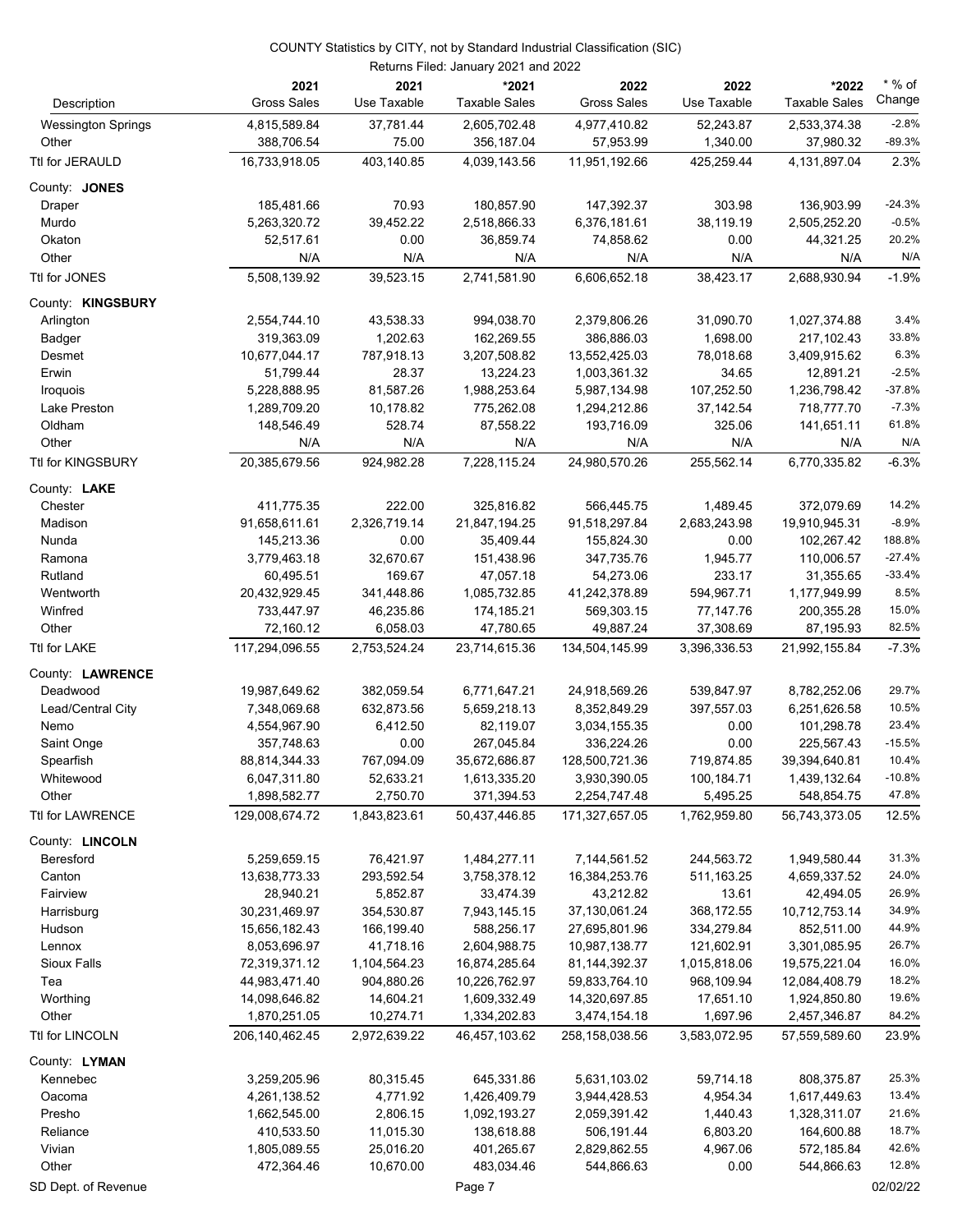#### COUNTY Statistics by CITY, not by Standard Industrial Classification (SIC)

| Returns Filed: January 2021 and 2022 |                            |                     |                               |                            |                     |                               |                    |  |
|--------------------------------------|----------------------------|---------------------|-------------------------------|----------------------------|---------------------|-------------------------------|--------------------|--|
| Description                          | 2021<br><b>Gross Sales</b> | 2021<br>Use Taxable | *2021<br><b>Taxable Sales</b> | 2022<br><b>Gross Sales</b> | 2022<br>Use Taxable | *2022<br><b>Taxable Sales</b> | $*$ % of<br>Change |  |
| Ttl for LYMAN                        | 11,870,876.99              | 134,595.02          | 4,186,853.93                  | 15,515,843.58              | 77,879.22           | 5,035,789.92                  | 20.3%              |  |
| County: MARSHALL                     |                            |                     |                               |                            |                     |                               |                    |  |
| <b>Britton</b>                       | 10,936,958.15              | 654,541.86          | 5,036,115.69                  | 15,876,476.64              | 733,699.68          | 7,796,165.83                  | 54.8%              |  |
| Eden                                 | 716,801.83                 | 277.90              | 205,892.78                    | 1,124,260.86               | 1,504.41            | 258,720.85                    | 25.7%              |  |
| Lake City                            | 79,401.79                  | 301.08              | 41,193.49                     | 54,687.95                  | 138.86              | 40,050.52                     | $-2.8%$            |  |
| Langford                             | 9,104,060.90               | 6,874.42            | 660,352.50                    | 7,412,842.46               | 623.22              | 562,052.18                    | $-14.9%$           |  |
| Veblen                               | 618,421.46                 | 97,971.67           | 314,783.28                    | 552,676.93                 | 102,261.48          | 373,352.43                    | 18.6%              |  |
| Other                                | 287,167.46                 | 511.21              | 35,007.74                     | 68,346.85                  | 0.00                | 65,187.55                     | 86.2%              |  |
| <b>Ttl for MARSHALL</b>              | 21,742,811.60              | 760,478.14          | 6,293,345.48                  | 25,089,291.70              | 838,227.65          | 9,095,529.36                  | 44.5%              |  |
| County: MCCOOK                       |                            |                     |                               |                            |                     |                               |                    |  |
| Bridgewater                          | 1,503,277.62               | 11,500.94           | 346,382.98                    | 1,446,150.72               | 46,365.68           | 463,076.60                    | 33.7%              |  |
| Canistota                            | 1,917,152.43               | 50,456.78           | 1,037,353.80                  | 1,808,913.31               | 25,467.83           | 1,151,828.58                  | 11.0%              |  |
| Montrose                             | 2,217,368.09               | 4,111.08            | 608,878.30                    | 2,932,002.53               | 17,421.67           | 738,275.69                    | 21.3%              |  |
| Salem                                | 7,789,888.69               | 150,695.63          | 3,131,158.35                  | 7,815,584.51               | 28,140.56           | 3,249,193.31                  | 3.8%               |  |
| Spencer                              | 2,055,426.24               | 89,804.50           | 570,591.57                    | 2,434,007.33               | 31,601.27           | 679,392.15                    | 19.1%              |  |
| Other                                | 329,159.91                 | 403.92              | 284,204.50                    | 400,672.85                 | 105.14              | 367,020.27                    | 29.1%              |  |
| Ttl for MCCOOK                       | 15,812,272.99              | 306,972.85          | 5,978,569.50                  | 16,837,331.26              | 149,102.16          | 6,648,786.60                  | 11.2%              |  |
| County: MCPHERSON                    |                            |                     |                               |                            |                     |                               |                    |  |
| Eureka                               | 2,167,844.59               | 136,864.54          | 1,453,765.16                  | 4,052,960.57               | 111,801.45          | 1,567,259.72                  | 7.8%               |  |
| Leola                                | 10,140,238.02              | 422,657.09          | 747,192.05                    | 8,267,476.69               | 151,632.30          | 534,146.64                    | $-28.5%$           |  |
| Long Lake                            | 23,717.19                  | 1,044.19            | 24,290.08                     | 18, 144. 77                | 0.00                | 16,984.82                     | $-30.1%$           |  |
| Other                                | 207,390.13                 | 1,490.19            | 121,783.95                    | 135,422.73                 | 3,296.08            | 87,729.55                     | $-28.0%$           |  |
| Ttl for MCPHERSON                    | 12,539,189.94              | 562,056.01          | 2,347,031.24                  | 12,474,004.76              | 266,729.83          | 2,206,120.73                  | $-6.0%$            |  |
| County: MEADE                        |                            |                     |                               |                            |                     |                               |                    |  |
| <b>Black Hawk</b>                    | 19,230,098.08              | 60,560.48           | 4,852,123.13                  | 20,125,759.55              | 116,231.19          | 5,342,252.50                  | 10.1%              |  |
| <b>Ellsworth AFB</b>                 | 322,071.55                 | 4,819.23            | 42,117.67                     | 131,677.03                 | 62.31               | 23,035.41                     | $-45.3%$           |  |
| Enning                               | 197,545.52                 | 0.00                | 167,232.62                    | 284,503.69                 | 0.00                | 260,104.07                    | 55.5%              |  |
| Faith                                | 1,902,328.51               | 5,106.31            | 1,072,809.21                  | 2,164,714.54               | 3,692.92            | 1,077,102.19                  | 0.4%               |  |
| Howes                                | 170,265.10                 | 127.81              | 117,650.74                    | 139,098.84                 | 78.61               | 110,164.99                    | $-6.4%$            |  |
| Mud Butte                            | 14,124.40                  | 50.00               | 14,174.40                     | 25,258.68                  | 8,370.09            | 33,628.77                     | 137.3%             |  |
| Piedmont                             | 6,351,170.95               | 32,404.33           | 1,630,906.22                  | 7,403,070.01               | 44,484.82           | 2,279,280.51                  | 39.8%              |  |
| Sturgis                              | 38,507,283.61              | 391,549.61          | 11,950,219.94                 | 44,465,411.10              | 522,206.48          | 12,082,586.26                 | 1.1%               |  |
| <b>Union Center</b>                  | 1,197,710.76               | 537.74              | 673,595.70                    | 3,186,085.64               | 4,844.00            | 597,150.68                    | $-11.3%$           |  |
| <b>White Owl</b>                     | 8,744.93                   | 5,081.49            | 10,687.34                     | 31,696.27                  | 1,278.92            | 31,538.49                     | 195.1%             |  |
| Other                                | 2,069,346.98               | 2,580.47            | 1,003,139.58                  | 1,345,735.77               | 1,960.52            | 737,426.59                    | -26.5%             |  |
| Ttl for MEADE                        | 69,970,690.39              | 502,817.47          | 21,534,656.55                 | 79,303,011.12              | 703,209.86          | 22,574,270.46                 | 4.8%               |  |
| County: MELLETTE                     |                            |                     |                               |                            |                     |                               |                    |  |
| Norris                               | 2,435.00                   | 0.00                | 2,435.00                      | 31,429.00                  | 0.00                | 31,429.00                     | 1190.7%            |  |
| <b>White River</b>                   | 1,070,015.07               | 2,185.54            | 564,836.99                    | 1,226,094.40               | 9,236.88            | 680,921.31                    | 20.6%              |  |
| Wood                                 | 144,366.63                 | 150.16              | 127,963.80                    | 403,709.28                 | 148.38              | 246,870.34                    | 92.9%              |  |
| Other                                | 49,156.01                  | 0.00                | 6,725.02                      | 46,988.82                  | 0.00                | 8,492.94                      | 26.3%              |  |
| Ttl for MELLETTE                     | 1,265,972.71               | 2,335.70            | 701,960.81                    | 1,708,221.50               | 9,385.26            | 967,713.59                    | 37.9%              |  |
| County: MINER                        |                            |                     |                               |                            |                     |                               |                    |  |
| Canova                               | 685,166.03                 | 13,070.64           | 249,112.38                    | 954,352.97                 | $-69.56$            | 277,257.11                    | 11.3%              |  |
| Carthage                             | 681,563.35                 | 2,901.64            | 364,650.18                    | 933,832.29                 | 272,013.12          | 905,036.31                    | 148.2%             |  |
| Fedora                               | 543,016.48                 | 263.91              | 452,164.42                    | 769,363.63                 | 0.00                | 686,952.85                    | 51.9%              |  |
| Howard                               | 4,239,123.60               | 28,827.92           | 1,503,036.63                  | 5,668,401.30               | 24,885.74           | 1,869,751.10                  | 24.4%              |  |
| Other                                | 317,997.87                 | 27,941.45           | 46,681.60                     | 338,802.66                 | 9,889.19            | 22,768.34                     | $-51.2%$           |  |
| Ttl for MINER                        | 6,466,867.34               | 73,005.57           | 2,615,645.21                  | 8,664,752.85               | 306,718.49          | 3,761,765.71                  | 43.8%              |  |
| County: MINNEHAHA                    |                            |                     |                               |                            |                     |                               |                    |  |
| Baltic                               | 7,310,614.49               | 826,940.55          | 2,613,984.60                  | 8,124,478.35               | 173,482.29          | 2,146,802.20                  | $-17.9%$           |  |
| <b>Brandon</b>                       | 69,063,761.82              | 613,789.86          | 11,982,469.50                 | 91,606,419.70              | 1,044,299.17        | 13,505,291.94                 | 12.7%              |  |
| Colton                               | 1,816,932.09               | 9,259.49            | 874,844.92                    | 2,339,753.50               | 7,442.16            | 1,067,797.06                  | 22.1%              |  |
| Crooks                               | 1,052,295.11               | 3,198.30            | 615,736.18                    | 1,377,709.41               | 62,617.95           | 711,425.46                    | 15.5%              |  |
| Dell Rapids                          | 20,358,390.04              | 285,051.49          | 5,605,339.08                  | 19,376,066.82              | 397,664.31          | 5,552,860.98                  | $-0.9%$            |  |
| Garretson                            | 9,996,860.04               | 487, 133. 73        | 4,982,897.10                  | 13,889,882.58              | 425,339.16          | 4,871,849.57                  | $-2.2%$            |  |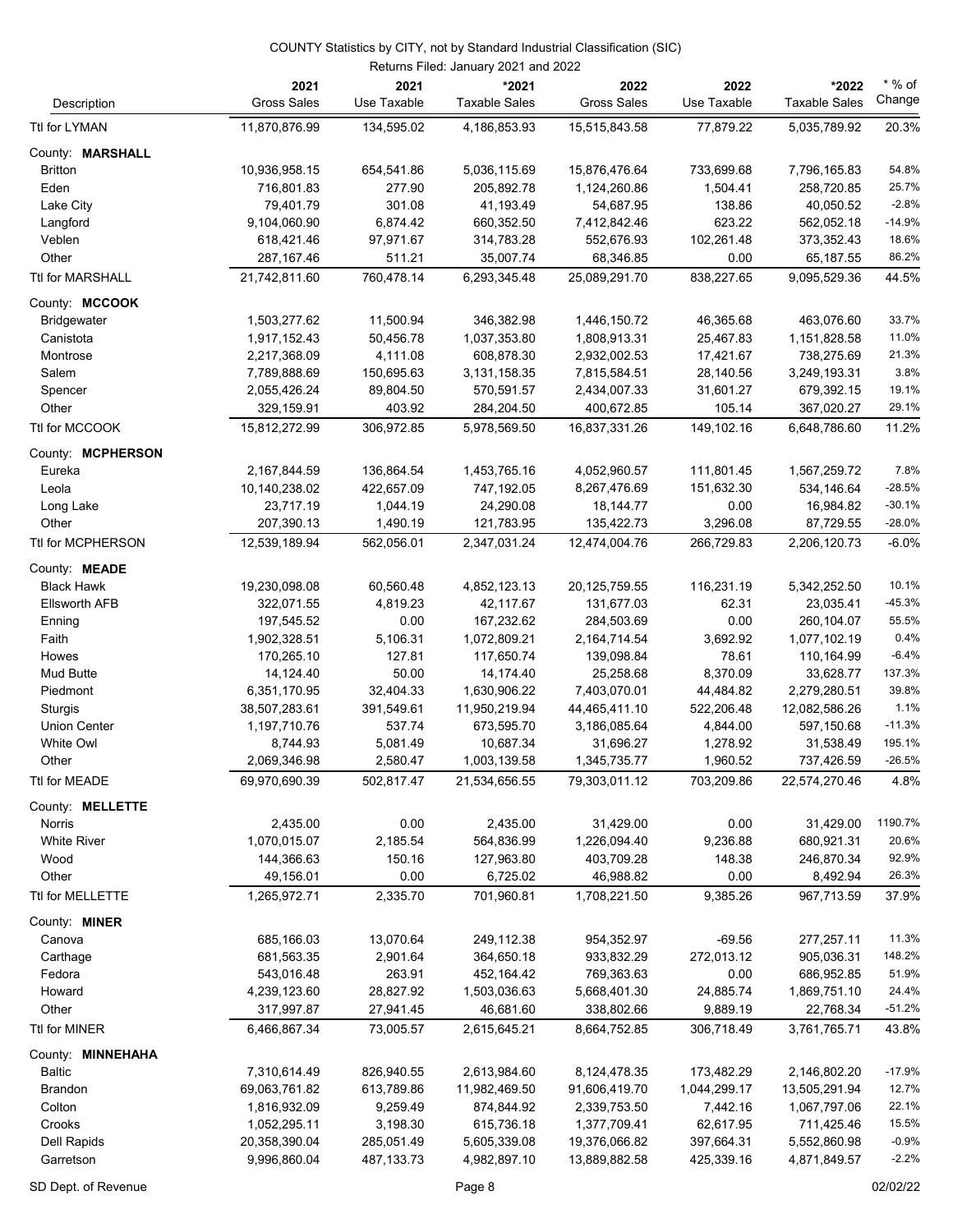|                       | 2021                          | 2021                    | *2021                       | 2022                        | 2022                    | *2022                       | $*$ % of<br>Change |
|-----------------------|-------------------------------|-------------------------|-----------------------------|-----------------------------|-------------------------|-----------------------------|--------------------|
| Description           | <b>Gross Sales</b>            | Use Taxable             | <b>Taxable Sales</b>        | <b>Gross Sales</b>          | Use Taxable             | <b>Taxable Sales</b>        |                    |
| Hartford              | 21,151,685.48                 | 111,123.29              | 4,659,615.31                | 45,279,582.51               | 451,420.45              | 6,499,808.12                | 39.5%              |
| Humboldt              | 5,362,508.02                  | 77,309.74               | 1,398,807.62                | 5,574,757.86                | 18,246.69               | 948,133.38                  | $-32.2%$           |
| Lyons                 | 18,604,821.66                 | 195,809.47              | 209,525.64                  | 22,488,871.86               | 39,655.53               | 71,463.42                   | $-65.9%$           |
| Renner                | 3,845,672.52                  | 21,812.45               | 1,354,997.15                | 4,824,201.37                | 32,730.08               | 1,581,280.62                | 16.7%              |
| Sherman               | 5,783.61                      | 64.24                   | 4,159.50                    | 3,275.70                    | 23.84                   | 2,583.29                    | $-37.9%$           |
| Sioux Falls           | 1,534,201,567.86              | 44,818,398.14           | 555,814,670.00              | 1,690,849,224.07            | 45,004,781.01           | 626,225,851.25              | 12.7%              |
| <b>Valley Springs</b> | 1,923,803.94                  | 1,611.35                | 523,854.55                  | 2,492,904.45                | 2,410.77                | 466,199.13                  | $-11.0%$           |
| Other                 | 4,685,672.15                  | 92,839.83               | 462,722.17                  | 6,297,848.17                | 445,717.19              | 647,055.87                  | 39.8%              |
| Ttl for MINNEHAHA     | 1,699,380,368.84              | 47,544,341.92           | 591,103,623.32              | 1,914,524,976.34            | 48,105,830.61           | 664,298,402.29              | 12.4%              |
| County: <b>MOODY</b>  |                               |                         |                             |                             |                         |                             |                    |
| Colman                | 17,078,159.84                 | 123,207.90              | 6,658,254.23                | 18,065,359.64               | 111,112.03              | 7,008,116.63                | 5.3%               |
| Egan                  | 127,659.99                    | 91,072.58               | 198,687.29                  | 183,359.25                  | 474,576.04              | 597,705.71                  | 200.8%             |
| Flandreau             | 8,465,105.59                  | 263,049.82              | 3,426,231.19                | 6,344,194.44                | 133,407.34              | 3,214,862.12                | $-6.2%$            |
| Trent                 | 192,688.41                    | 51.58                   | 63,435.76                   | 338,395.53                  | 203.20                  | 103,044.07                  | 62.4%              |
| Ward                  | 1,365.29                      | 6.98                    | 382.25                      | 1,405.84                    | 3.93                    | 839.84                      | 119.7%             |
| Other                 | 262,418.47                    | 419.00                  | 257,936.39                  | 246,753.61                  | 1,045.24                | 234,425.09                  | $-9.1%$            |
| Ttl for MOODY         | 26,127,397.60                 | 477,807.86              | 10,604,927.11               | 25,179,468.31               | 720,347.77              | 11,158,993.46               | 5.2%               |
| County: OGLALA LAKOTA |                               |                         |                             |                             |                         |                             |                    |
| Batesland             | 205,753.40                    | 0.00                    | 126,800.40                  | 222,088.96                  | 0.00                    | 128,883.14                  | 1.6%               |
| Kyle                  | 1,485,713.98                  | 10,305.40               | 411,230.31                  | 1,372,271.04                | 818.45                  | 442,837.50                  | 7.7%               |
| Oglala                | 534,804.71                    | 160.00                  | 251,283.51                  | 296,499.23                  | 8,435.00                | 129,232.49                  | $-48.6%$           |
| Pine Ridge            | 3,697,857.04                  | 3,388.52                | 1,280,975.66                | 3,839,518.17                | 7,163.51                | 1,746,736.62                | 36.4%              |
| Porcupine             | 1,369,400.62                  | 3.78                    | 376,030.90                  | 729,518.56                  | 216.28                  | 372,360.22                  | $-1.0%$            |
| Other                 | 184,416.74                    | 3,102.86                | 116,433.43                  | 50,954.28                   | 1,250.00                | 11,282.32                   | $-90.3%$           |
| Ttl for OGLALA LAKOTA | 7,477,946.49                  | 16,960.56               | 2,562,754.21                | 6,510,850.24                | 17,883.24               | 2,831,332.29                | 10.5%              |
|                       |                               |                         |                             |                             |                         |                             |                    |
| County: PENNINGTON    |                               |                         |                             |                             |                         |                             |                    |
| <b>Box Elder</b>      | 23,535,085.91                 | 516, 187. 15            | 5,054,229.34                | 30,716,920.99               | 620,693.67              | 6,657,371.49                | 31.7%              |
| Caputa                | 98,459.02                     | 21.10                   | 83,448.23                   | 69,229.39                   | 32.90                   | 55,227.14                   | $-33.8%$           |
| <b>Ellsworth AFB</b>  | 85,269.34                     | 0.00                    | 3,937.48                    | 84,042.93                   | 9,798.62                | 12,766.13                   | 224.2%<br>5.8%     |
| Hill City             | 8,193,343.51                  | 61,285.06               | 2,734,598.04                | 4,431,398.71                | 65,191.33               | 2,892,910.44                | $-1.7%$            |
| Keystone              | 1,005,129.19                  | 38,971.40               | 715,608.60                  | 1,733,775.46                | 19,085.75               | 703,311.42                  | 9.2%               |
| New Underwood         | 1,276,833.50                  | 94,328.67<br>505.00     | 780,128.20                  | 2,575,147.55<br>43,883.81   | 12,660.60               | 851,948.17                  | 180.2%             |
| Owanka                | 84,128.84                     |                         | 1,706.94                    |                             | 675.00                  | 4,782.55                    | 125.7%             |
| Quinn                 | 63,646.14<br>757, 157, 197.39 | 146.72<br>10,371,548.84 | 37,633.11<br>276,826,712.63 | 89,301.23<br>816,030,076.39 | 233.37<br>17,051,508.92 | 84,934.79<br>313,195,501.80 | 13.1%              |
| <b>Rapid City</b>     | 11,129.16                     | 0.00                    | 9,029.16                    | 2,520.00                    | 0.00                    | 2,520.00                    | $-72.1%$           |
| Scenic<br>Wall        | 18,916,458.80                 |                         |                             |                             | 900,173.06              |                             | $-5.7%$            |
| Wasta                 | 93,275.00                     | 709,532.81<br>69.64     | 7,338,149.41<br>13,507.20   | 18,035,657.35<br>154,227.92 | 643.66                  | 6,921,896.97                | 93.3%              |
| Other                 | 5,319,900.16                  | 14,150.18               | 897,548.91                  | 5,855,012.54                | 14,186.47               | 26,113.66<br>610,173.04     | $-32.0%$           |
| Ttl for PENNINGTON    | 815,839,855.96                | 11,806,746.57           | 294,496,237.25              | 879,821,194.27              | 18,694,883.35           | 332,019,457.60              | 12.7%              |
|                       |                               |                         |                             |                             |                         |                             |                    |
| County: PERKINS       |                               |                         |                             |                             |                         |                             |                    |
| Bison                 | 1,243,852.92                  | 29,308.99               | 668,681.85                  | 11,922,818.81               | 28,326.62               | 746,149.51                  | 11.6%              |
| Lemmon                | 6,475,984.57                  | 39,028.79               | 3,063,555.33                | 8,150,983.24                | 60,686.81               | 3,255,332.03                | 6.3%               |
| Lodgepole             | 38,522.31                     | 156.16                  | 33,774.96                   | 15,516.70                   | 0.00                    | 13,541.31                   | -59.9%             |
| Meadow                | 69,723.64                     | 390.88                  | 70,042.29                   | 533,926.44                  | 0.00                    | 74,040.35                   | 5.7%               |
| Prairie City          | 60,306.15                     | 1,923.74                | 58,103.62                   | 100,682.55                  | 103.33                  | 95,964.21                   | 65.2%              |
| Other                 | 63,930.84                     | 200.00                  | 38,217.45                   | 48,337.18                   | 0.00                    | 19,448.70                   | $-49.1%$           |
| Ttl for PERKINS       | 7,952,320.43                  | 71,008.56               | 3,932,375.50                | 20,772,264.92               | 89,116.77               | 4,204,476.11                | 6.9%               |
| County: POTTER        |                               |                         |                             |                             |                         |                             |                    |
| Gettysburg            | 4,615,810.04                  | 53,822.79               | 2,611,992.79                | 7,796,493.72                | 118,142.73              | 3,249,318.79                | 24.4%              |
| Hoven                 | 2,594,660.43                  | 66,774.41               | 593,891.53                  | 4,911,860.30                | 165,464.51              | 1,211,769.16                | 104.0%             |
| Lebanon               | 125,182.01                    | 0.00                    | 5,182.01                    | 44,467.99                   | 0.00                    | 44,467.99                   | 758.1%             |
| Tolstoy               | 75,516.31                     | 0.00                    | 75,506.31                   | 109,636.33                  | 372.96                  | 109,944.29                  | 45.6%              |
| Other                 | N/A                           | N/A                     | N/A                         | N/A                         | N/A                     | N/A                         | N/A                |
| Ttl for POTTER        | 7,457,174.79                  | 120,597.20              | 3,286,572.64                | 13,003,458.34               | 283,980.20              | 4,615,500.23                | 40.4%              |
| County: ROBERTS       |                               |                         |                             |                             |                         |                             |                    |
| Claire City           | 75,794.40                     | 312.00                  | 64,363.90                   | 56,992.77                   | 168.00                  | 57,029.46                   | $-11.4%$           |
| SD Dept. of Revenue   |                               |                         | Page 9                      |                             |                         |                             | 02/02/22           |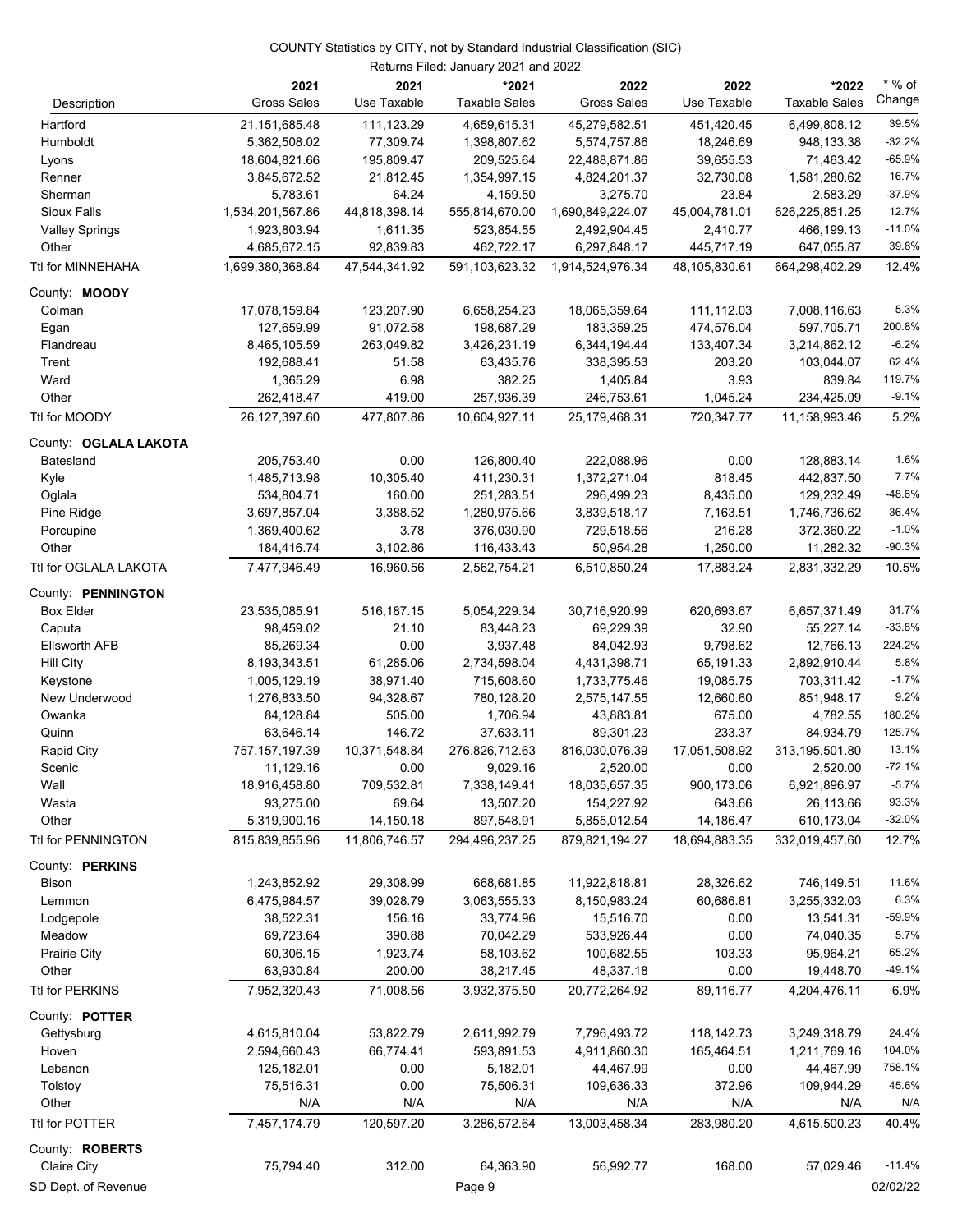|                      | 2021<br><b>Gross Sales</b> | 2021<br>Use Taxable    | *2021<br><b>Taxable Sales</b> | 2022<br><b>Gross Sales</b>  | 2022<br>Use Taxable  | *2022<br><b>Taxable Sales</b> | $*$ % of<br>Change |
|----------------------|----------------------------|------------------------|-------------------------------|-----------------------------|----------------------|-------------------------------|--------------------|
| Description          |                            |                        |                               |                             |                      |                               |                    |
| Corona               | 1,229,870.96               | 845.74                 | 511,292.57                    | 3,114,828.35                | 52,175.91            | 524,572.38                    | 2.6%               |
| New Effington        | 283,152.62                 | 24,491.71              | 226,409.13                    | 254,651.86                  | 14,291.18            | 169,085.94                    | $-25.3%$           |
| Peever               | 337,267.83                 | 1,489.41               | 168,444.76                    | 440,309.80                  | 31,281.92            | 212,370.55                    | 26.1%              |
| Rosholt              | 6,616,058.97               | 245,609.81             | 1,035,233.77                  | 11,816,274.48               | 332,036.13           | 906,118.75                    | $-12.5%$           |
| Sisseton             | 12,010,965.35              | 223,178.72             | 5,583,154.64                  | 13,609,963.92               | 115,124.47           | 5,774,679.71                  | 3.4%               |
| Summit               | 5,783,285.60               | 501,925.49             | 1,133,926.43                  | 2,811,232.84                | 291,131.73           | 1,003,852.40                  | $-11.5%$           |
| Wilmot               | 1,841,158.33               | 5,070.12               | 950,347.32                    | 2,008,476.29                | 11,050.43            | 855,835.85                    | $-9.9%$            |
| Other                | 46,074.07                  | 0.00                   | 37,579.31                     | 453,488.19                  | 35,500.00            | 614,513.66                    | 1535.2%            |
| Ttl for ROBERTS      | 28,223,628.13              | 1,002,923.00           | 9,710,751.83                  | 34,566,218.50               | 882,759.77           | 10,118,058.70                 | 4.2%               |
| County: SANBORN      |                            |                        |                               |                             |                      |                               |                    |
| Artesian             | 1,285,410.61               | 24,429.98              | 765,682.33                    | 1,687,518.70                | 166,529.86           | 907,282.57                    | 18.5%              |
| Letcher              | 470,462.71                 | 410.83                 | 245,409.99                    | 474,226.18                  | 303.65               | 332,356.26                    | 35.4%              |
| Woonsocket           | 5,024,274.01               | 79,825.52              | 1,107,919.46                  | 5,971,400.29                | 44,931.26            | 1,274,969.51                  | 15.1%              |
| Other                | N/A                        | N/A                    | N/A                           | 140,744.50                  | 0.00                 | 38,898.42                     | N/A                |
| Ttl for SANBORN      | 6,803,624.22               | 104,666.33             | 2,123,948.25                  | 8,273,889.66                | 211,764.77           | 2,553,506.76                  | 20.2%              |
| County: SPINK        |                            |                        |                               |                             |                      |                               |                    |
| Ashton               | 1,562,141.28               | 827.35                 | 588,697.39                    | 2,144,900.25                | 6,462.73             | 655,682.38                    | 11.4%              |
| <b>Brentford</b>     | 8,854.69                   | 0.00                   | 7,388.69                      | 32,840.37                   | 1,773.83             | 33,261.20                     | 350.2%             |
| Conde                | 314,032.99                 | 26,474.35              | 251,078.92                    | 1,967,774.28                | $-20,902.42$         | 232,295.69                    | $-7.5%$            |
| Doland               | 849,633.74                 | 16,068.44              | 438,202.09                    | 1,637,015.31                | 62,917.35            | 547,512.22                    | 24.9%              |
| Frankfort            | 309,538.67                 | 64,911.58              | 276,013.01                    | 825,357.82                  | 63,740.60            | 616,706.19                    | 123.4%             |
| Melette              | 5,015,078.71               | 3,819.27               | 708,346.83                    | 866,361.89                  | 11,910.77            | 358,887.46                    | $-49.3%$           |
| Northville           | 42,792.29                  | 263.50                 | 42,133.79                     | 98,534.14                   | 207.56               | 98,415.20                     | 133.6%             |
| Redfield             | 16,299,663.07              | 608,921.44             | 6,797,031.88                  | 13,194,352.60               | 873,387.05           | 4,684,032.36                  | $-31.1%$           |
| Tulare               | 12,341,619.42              | 5,704.41               | 487,562.28                    | 1,115,091.88                | 2,398.23             | 518,979.87                    | 6.4%               |
| Turton               | 29,372.79                  | 0.00                   | 17,053.81                     | 30,922.93                   | 0.00                 | 14,324.15                     | $-16.0%$           |
| Other                | 5,484,112.31               | 120,824.44             | 422,754.16                    | 4,800,838.25                | 12,958.37            | 434,956.44                    | 2.9%               |
| Ttl for SPINK        | 42,256,839.97              | 847,814.78             | 10,036,262.85                 | 26,713,989.71               | 1,014,854.07         | 8,195,053.16                  | $-18.3%$           |
| County: STANLEY      |                            |                        |                               |                             |                      |                               |                    |
| Fort Pierre          | 11,561,188.87              | 62,648.17              | 5,681,941.39                  | 14,788,321.39               | 54,830.85            | 6,593,169.94                  | 16.0%              |
| Hayes                | N/A                        | N/A                    | N/A                           | 540.00                      | 80.88                | 620.88                        | N/A                |
| Other                | 102,832.82                 | 0.00                   | 92,080.31                     | 370,777.32                  | 50.00                | 280,249.35                    | 204.4%             |
| Ttl for STANLEY      | 11,664,021.69              | 62,648.17              | 5,774,021.70                  | 15,159,638.71               | 54,961.73            | 6,874,040.17                  | 19.1%              |
| County: SULLY        |                            |                        |                               |                             |                      |                               |                    |
| Agar                 | 436,435.17                 | 355.00                 | 354,042.78                    | 414,465.86                  | 53,510.89            | 451,461.80                    | 27.5%              |
|                      |                            |                        |                               |                             |                      |                               | $-23.5%$           |
| Onida<br>Other       | 9,680,406.14<br>283,326.76 | 2,536,517.59<br>428.84 | 4,436,441.32<br>206, 165.28   | 11,456,484.08<br>355,099.35 | 980,003.26<br>173.90 | 3,391,861.98<br>274,321.16    | 33.1%              |
|                      |                            |                        |                               |                             |                      |                               |                    |
| Ttl for SULLY        | 10,400,168.07              | 2,537,301.43           | 4,996,649.38                  | 12,226,049.29               | 1,033,688.05         | 4,117,644.94                  | $-17.6%$           |
| County: TODD         |                            |                        |                               |                             |                      |                               |                    |
| Mission              | 7,713,173.89               | 38,426.54              | 3,023,162.88                  | 7,059,948.03                | 18,609.82            | 3,052,248.29                  | 1.0%               |
| Okreek               | N/A                        | N/A                    | N/A                           | 4,300.00                    | 0.00                 | 4,300.00                      | N/A                |
| Parmelee             | 35,535.00                  | 0.00                   | 35,535.00                     | 21,880.00                   | 0.00                 | 21,880.00                     | $-38.4%$           |
| Rosebud              | 1,263,480.13               | 31.04                  | 656,344.33                    | 1,898,328.96                | 0.00                 | 863,023.52                    | 31.5%              |
| <b>Saint Francis</b> | 733,547.98                 | 1,584.53               | 22,675.05                     | 838,767.00                  | 0.00                 | 805.00                        | $-96.4%$           |
| Other                | 396,999.48                 | 0.00                   | 368,871.83                    | 1,355,488.41                | 0.00                 | 1,247,451.21                  | 238.2%             |
| Ttl for TODD         | 10,142,736.48              | 40,042.11              | 4,106,589.09                  | 11,178,712.40               | 18,609.82            | 5,189,708.02                  | 26.4%              |
| County: TRIPP        |                            |                        |                               |                             |                      |                               |                    |
| Colome               | 712,392.00                 | 50,675.12              | 316,646.47                    | 1,116,895.85                | 2,000.27             | 464,887.29                    | 46.8%              |
| Hamill               | 50,592.36                  | 2.16                   | 50,494.52                     | 190,972.54                  | 0.00                 | 190,972.54                    | 278.2%             |
| Ideal                | 148,397.34                 | 0.00                   | 118,324.84                    | 135,107.61                  | 0.00                 | 89,592.61                     | $-24.3%$           |
| Winner               | 24,901,115.27              | 185,097.66             | 11,605,253.31                 | 26,584,827.11               | 136,337.58           | 11,916,004.99                 | 2.7%               |
| Witten               | 43,866.14                  | 1,623.54               | 30,473.23                     | 87,508.76                   | 2,131.21             | 10,327.86                     | $-66.1%$           |
| Other                | 438,952.99                 | 0.00                   | 335,229.99                    | 477,051.31                  | 34.00                | 245,293.72                    | $-26.8%$           |
| Ttl for TRIPP        | 26,295,316.11              | 237,398.49             | 12,456,422.36                 | 28,592,363.18               | 140,503.06           | 12,917,079.01                 | 3.7%               |
| County: TURNER       |                            |                        |                               |                             |                      |                               |                    |
| Centerville          | 1,690,714.70               | 11,444.62              | 689,296.86                    | 1,688,234.20                | 195,615.86           | 1,074,660.96                  | 55.9%              |
|                      |                            |                        |                               |                             |                      |                               |                    |

SD Dept. of Revenue **Page 10** Page 10 **Page 10 Page 10 Page 10 Page 10 Page 10 Page 10 Page 10 Page 10 Page 10 Page 10 Page 10 Page 10 Page 10 Page 10 Page 10 Page 10 Page 10 Page 10 Pag**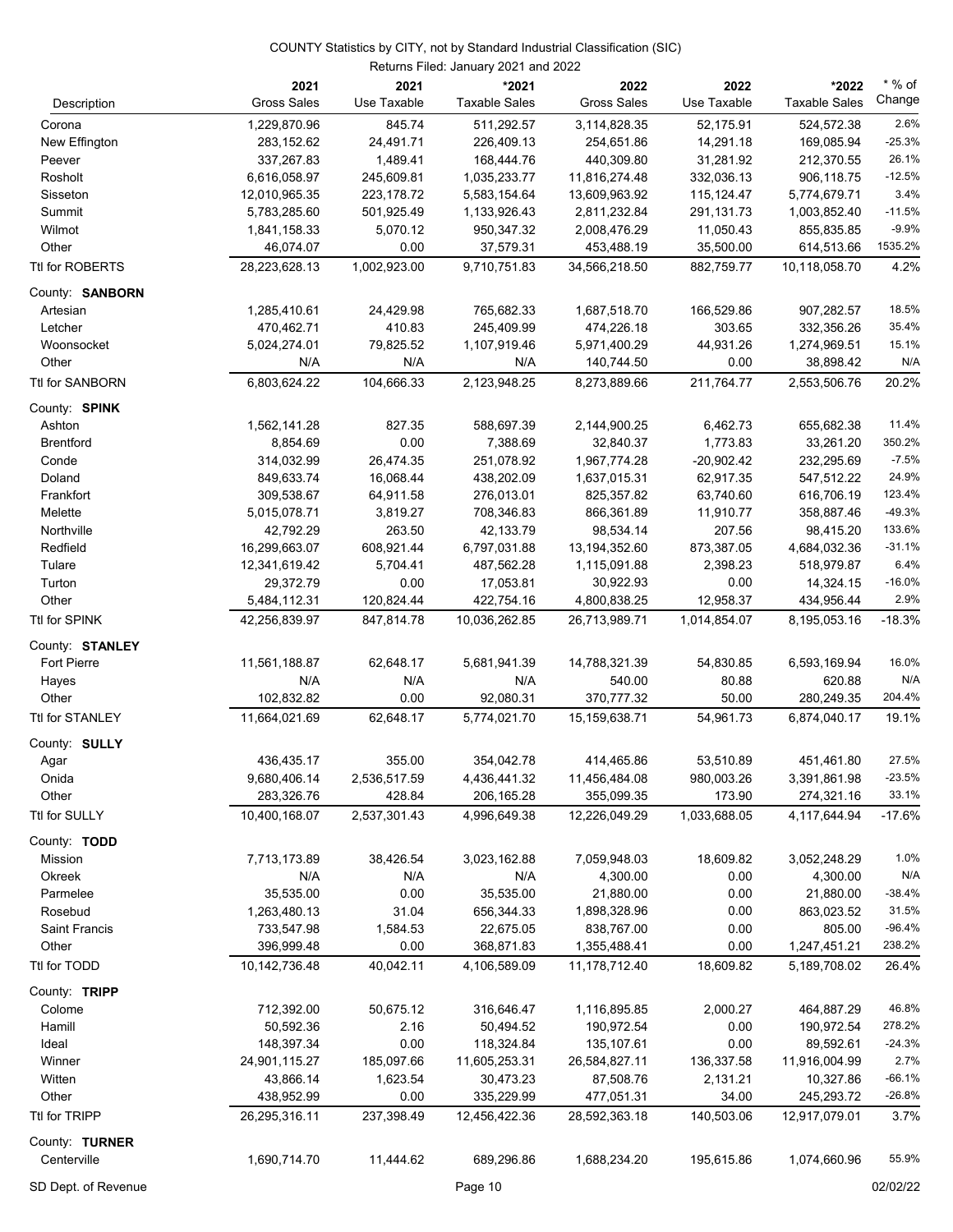|                                     | 2021               | 2021          | *2021                | 2022                                                | 2022          | *2022                           | $^{\star}$ % of |
|-------------------------------------|--------------------|---------------|----------------------|-----------------------------------------------------|---------------|---------------------------------|-----------------|
| Description                         | <b>Gross Sales</b> | Use Taxable   | <b>Taxable Sales</b> | <b>Gross Sales</b>                                  | Use Taxable   | <b>Taxable Sales</b>            | Change          |
| Chancellor                          | 1,250,424.58       | 259,476.00    | 762,896.44           | 1,869,649.76                                        | 248,618.47    | 879,804.51                      | 15.3%           |
| Davis                               | 116,729.43         | 2,366.37      | 76,944.97            | 155,929.10                                          | 5,807.63      | 124,759.54                      | 62.1%           |
| Hurley                              | 1,262,661.47       | 23,490.60     | 367,360.40           | 1,518,691.42                                        | 68,868.39     | 387,477.14                      | 5.5%            |
| Marion                              | 36,150,251.93      | 1,002,283.18  | 2,423,736.66         | 65,681,753.61                                       | 2,141,101.27  | 4,325,166.81                    | 78.5%           |
| Monroe                              | 17,807.48          | 240.59        | 13,095.08            | 108,934.94                                          | 581.72        | 8,681.84                        | $-33.7%$        |
| Parker                              | 5,325,235.12       | 67,418.35     | 2,480,010.02         | 4,800,745.36                                        | 16,964.27     | 1,522,181.28                    | $-38.6%$        |
| Viborg                              | 20,042,325.60      | 199,652.85    | 1,127,080.49         | 28,706,046.79                                       | 248,897.25    | 1,610,880.19                    | 42.9%           |
| Other                               | 394,365.27         | 21,641.41     | 103,533.43           | 730,689.55                                          | 2,279.05      | 554,474.10                      | 435.6%          |
| Ttl for TURNER                      | 66,250,515.59      | 1,588,013.97  | 8,043,954.35         | 105.260.674.72                                      | 2,928,733.89  | 10,488,086.37                   | 30.4%           |
| County: <b>UNION</b>                |                    |               |                      |                                                     |               |                                 |                 |
| Alcester                            | 113,615,119.54     | 23,281.72     | 616,856.17           | 5,592,813.14                                        | 224,207.58    | 814, 173.53                     | 32.0%           |
| Beresford                           | 11,826,515.99      | 39,741.84     | 3,669,610.86         | 14,971,401.06                                       | 88,682.60     | 4,753,201.50                    | 29.5%           |
| <b>Elk Point</b>                    | 17,388,553.69      | 267,441.29    | 2,285,923.48         | 23,984,657.99                                       | 329,269.41    | 3,010,720.57                    | 31.7%           |
| Jefferson                           | 2,537,656.78       | 7,738.12      | 413,517.80           | 3,522,871.53                                        | 23,870.87     | 519,213.79                      | 25.6%           |
| North Sioux City                    | 224,431,515.32     | 6,851,395.38  | 12,600,938.48        | 250,138,821.03                                      | 3,435,446.78  | 10,138,279.86                   | $-19.5%$        |
| Other                               | 2,372,909.69       | 5,356.44      | 461,354.93           | 3,516,319.68                                        | 4,212.89      | 622,980.78                      | 35.0%           |
| Ttl for UNION                       | 372,172,271.01     | 7,194,954.79  | 20.048.201.72        | 301,726,884.42                                      | 4,105,690.13  | 19,858,570.03                   | $-0.9%$         |
| County: WALWORTH                    |                    |               |                      |                                                     |               |                                 |                 |
| Akaska                              | 131,378.05         | 61.19         | 125,864.57           | 179,931.03                                          | 4,582.53      | 169,237.96                      | 34.5%           |
| Glenham                             | 415,093.38         | 653.25        | 273,270.50           | 323,426.73                                          | 475.58        | 198,324.84                      | $-27.4%$        |
| Java                                | 1,922,388.64       | 1,152.71      | 72,093.96            | 6,360,929.68                                        | 679.77        | 83,628.14                       | 16.0%           |
| Mobridge                            | 16, 157, 868. 91   | 93,433.29     | 7,885,132.93         | 17,049,386.47                                       | 127,269.26    | 7,942,317.84                    | 0.7%            |
| Selby                               | 2,188,196.89       | 27,332.19     | 1,243,347.06         | 3,807,796.57                                        | 27,649.90     | 1,516,746.04                    | 22.0%           |
| Other                               | 125,687.21         | 0.00          | 107,569.03           | 246,153.01                                          | 0.00          | 195,227.17                      | 81.5%           |
| Ttl for WALWORTH                    | 20,940,613.08      | 122,632.63    | 9,707,278.05         | 27,967,623.50                                       | 160,657.04    | 10,105,481.99                   | 4.1%            |
| County: YANKTON                     |                    |               |                      |                                                     |               |                                 |                 |
| Gayville                            | 2,257,165.53       | 533,815.24    | 736,746.37           | 2,270,931.49                                        | 14,544.55     | 301,187.67                      | $-59.1%$        |
| Lesterville                         | 454,758.94         | 448.27        | 159,286.56           | 964,179.39                                          | 3,968.92      | 226,010.50                      | 41.9%           |
| <b>Mission Hill</b>                 | 69,098.41          | 0.00          | 58,278.06            | 55,469.16                                           | 1,811.84      | 44,222.08                       | $-24.1%$        |
| Utica                               | 126,094.87         | 8,773.04      | 34,834.14            | 399,164.60                                          | 9,403.70      | 90,749.00                       | 160.5%          |
| Volin                               | 81,161.39          | 34,453.96     | 112,281.82           | 103,777.14                                          | 1,023.47      | 83,535.89                       | $-25.6%$        |
| Yankton                             | 107,406,474.11     | 3,780,327.52  | 42,938,168.53        | 126,950,819.04                                      | 4,275,859.87  | 48,889,474.03                   | 13.9%           |
| Other                               | 460,268.39         | 2,097.06      | 123,841.61           | 621,171.76                                          | 1,948.69      | 121,465.66                      | $-1.9%$         |
| Ttl for YANKTON                     | 110,855,021.64     | 4,359,915.10  | 44, 163, 437.09      | 131,365,512.58                                      | 4,308,561.04  | 49,756,644.83                   | 12.7%           |
| County: ZIEBACH                     |                    |               |                      |                                                     |               |                                 |                 |
| Dupree                              | 1,783,693.23       | 4,948.86      | 820,802.97           | 1,560,934.25                                        | 356.17        | 788,207.22                      | $-4.0%$         |
| Other                               | 298,371.00         | 0.00          | 195,559.93           | 96,940.01                                           | 472.50        | 31,798.05                       | $-83.7%$        |
| Ttl for ZIEBACH                     | 2,082,064.23       | 4,948.86      | 1,016,362.90         | 1,657,874.26                                        | 828.67        | 820,005.27                      | $-19.3%$        |
| County: PUBLIC UTILITIES            |                    |               |                      |                                                     |               |                                 |                 |
| Other                               | 47,714,510.75      | 6,267,300.08  | 48,390,089.86        | 57,071,347.56                                       | 4,912,522.02  | 55,300,844.50                   | 14.3%           |
| Ttl for PUBLIC UTILITIES            | 47,714,510.75      | 6,267,300.08  | 48,390,089.86        | 57,071,347.56                                       | 4,912,522.02  | 55,300,844.50                   | 14.3%           |
| County: OUT-OF-STATE                |                    |               |                      |                                                     |               |                                 |                 |
| Other                               | 4,185,655,783.86   | 20,608,298.78 | 818,445,288.27       | 5,049,680,897.94                                    | 43,099,096.93 | 787,227,645.46                  | $-3.8%$         |
| Ttl for OUT-OF-STATE                | 4.185.655.783.86   | 20.608.298.78 | 818,445,288.27       | 5,049,680,897.94                                    | 43,099,096.93 | 787,227,645.46                  | $-3.8%$         |
| County: CONSOLIDATED-No City tax    |                    |               |                      |                                                     |               |                                 |                 |
| Other                               | 205, 194, 392. 37  | 2,340,963.48  | 81,419,513.48        | 468,888,115.43                                      | 7,204,031.10  | 103,770,045.50                  | 27.5%           |
|                                     | 205, 194, 392. 37  | 2,340,963.48  | 81,419,513.48        | 468,888,115.43                                      | 7,204,031.10  | 103,770,045.50                  | 27.5%           |
| Ttl for CONSOLIDATED-No City<br>tax |                    |               |                      |                                                     |               |                                 |                 |
|                                     |                    |               |                      |                                                     |               |                                 |                 |
| <b>STATE-WIDE TOTALS</b>            | 10,016,338,330.47  |               |                      | 162,610,480.04  2,712,711,030.22  11,855,218,522.03 |               | 198,661,933.06 2,916,303,067.56 | 7.5%            |

ITEMS OF NOTE:

**1. Report is NOT based on City tax collections or remittances. Report shows state taxable sales by zip code.**

2. GROSS SALES: This is the amount reported on Line 1 of the South Dakota Sales and Use Tax Return.

3. USE TAXABLE: This is the amount reported on Line 2 of the South Dakota Sales and Use Tax Return.

4. TAXABLE SALES: This is the amount of sales and use taxable sales subject to state tax or reservation tax.

SD Dept. of Revenue **Page 11** Page 11 **Page 11 Page 11 Page 11 Page 11 Page 11 Page 11 Page 11 Page 11 Page 11 Page 11 Page 11 Page 11 Page 11 Page 11 Page 11 Page 11 Page 11 Page 11 Pag**